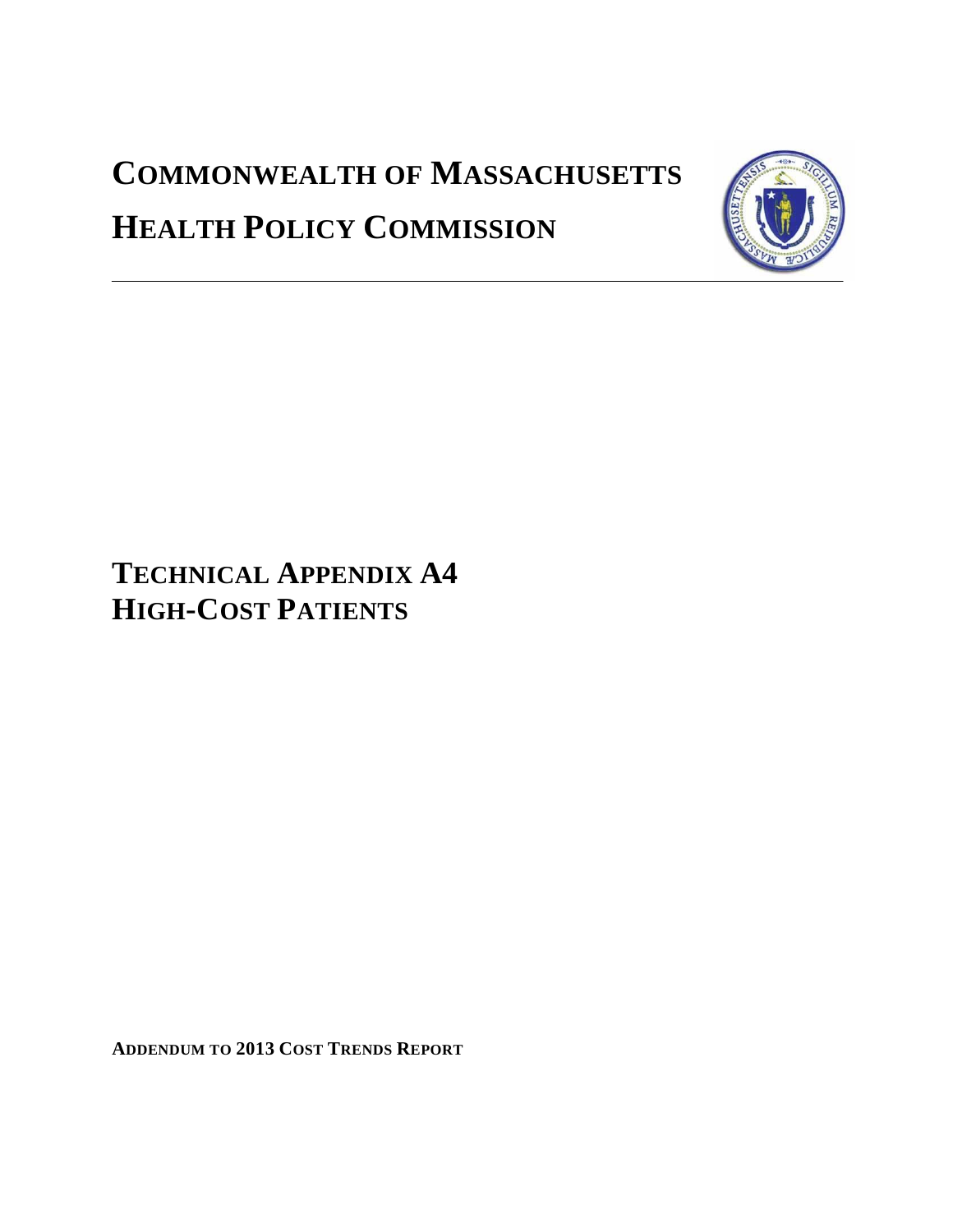# **Table of Contents**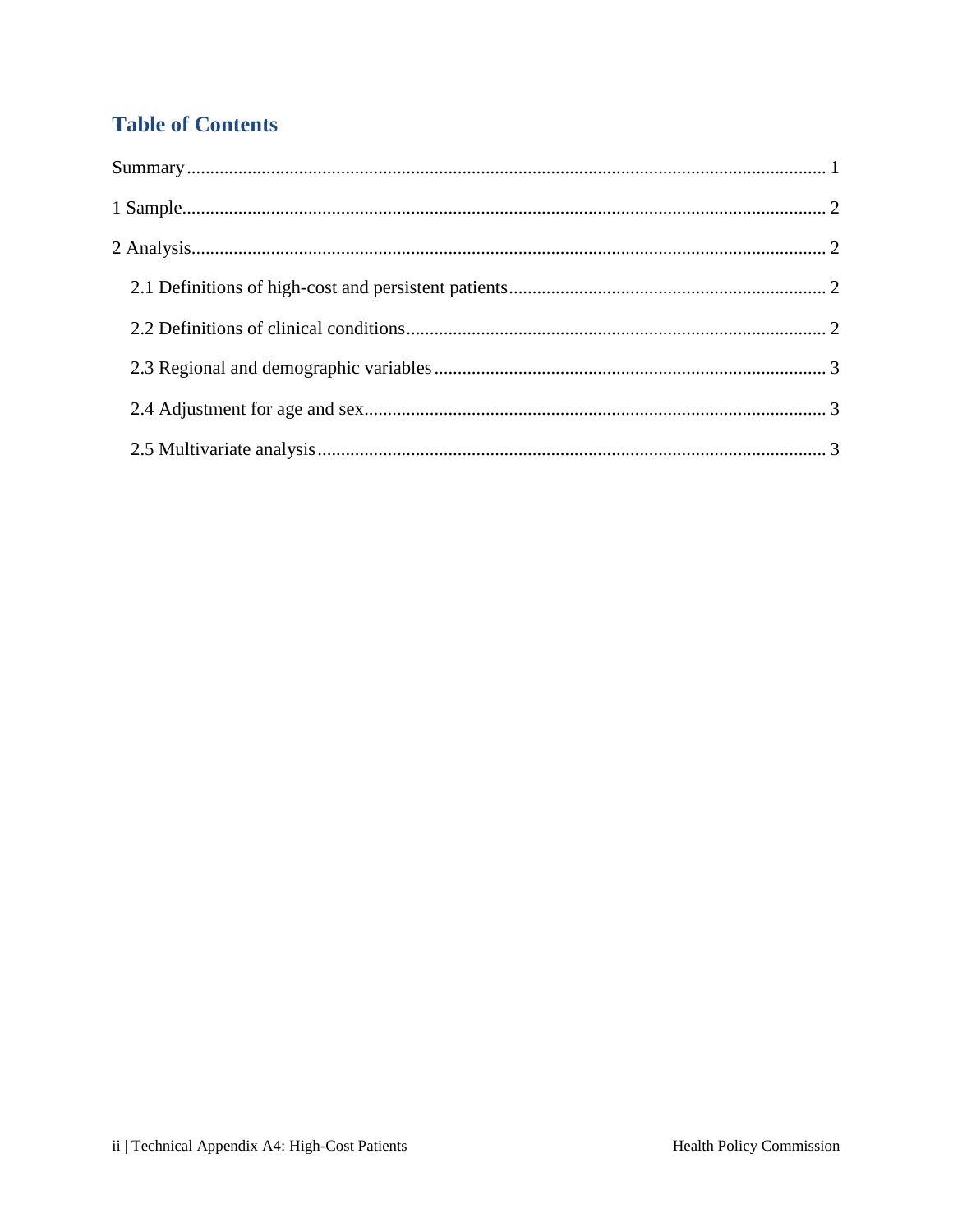#### <span id="page-2-0"></span>**Summary**

This technical appendix lays out our approach for examining the small subgroup of the population that represents a large proportion of medical expenditures in both commercial and Medicare markets. The purpose of this study is examine the concentration of health care spending in Massachusetts, to determine the extent to which patients who are high cost in one year are also high cost in the next, and to identify the patient-level characteristics that are predictive of high and persistent spending.

The Health Policy Commission (Commission) conducted this analysis using claims data from 2010 and 2011.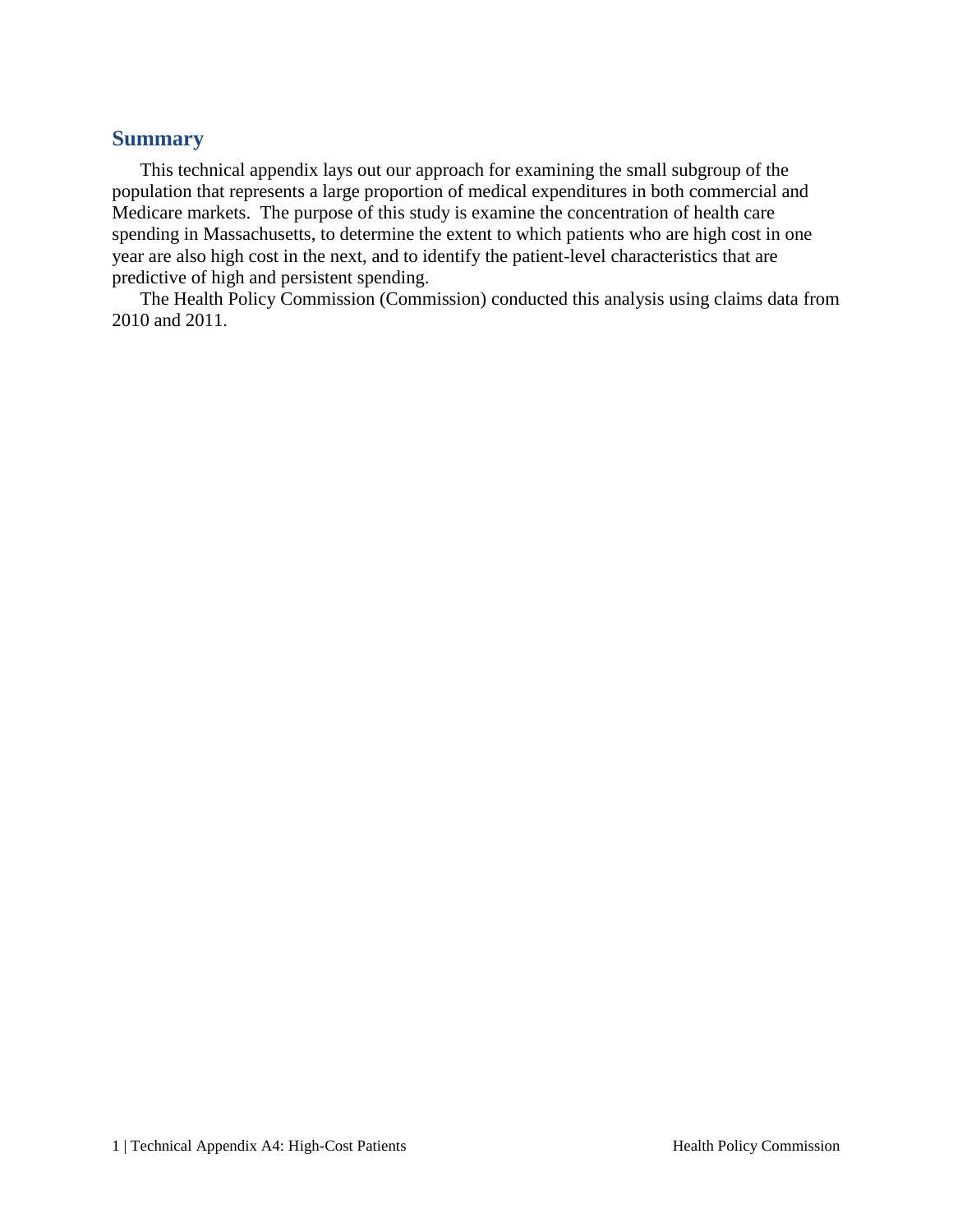## <span id="page-3-0"></span>**1 Sample**

We used the Massachusetts's All Payer Claims Database (APCD) for calendar years 2010 and 2011 for our analysis. Our sample included data for the state's three largest commercial payers -- Blue Cross Blue Shield of Massachusetts (BCBS), Harvard Pilgrim Health Care (HPHC), and Tufts Health Plan (THP) -- and Medicare Fee-For-Service, and was further limited to Massachusetts residents who were enrolled with the same insurer for at least six months in 2010 and at least six months in 2011.

Patients with missing data for age and gender, who lacked the diagnostic data needed to calculate risk scores and condition indicators, and with less than \$1 in expenditure in either 2010 or 2011 were removed from the dataset.

Due to data limitations, spending variables do not capture pharmacy costs, payments outside the claims system, or Medicare cost-sharing. As a result of our sample definition, spending variables do not capture end-of-life care for patients who died in 2010 or 2011.

Our sample size contained 1,473,465 commercial patients and 647,628 Medicare patients. This sample represented close to one-third of the population in Massachusetts in our study period.

### <span id="page-3-1"></span>**2 Analysis**

#### <span id="page-3-2"></span>**2.1 Definitions of high-cost and persistent patients**

We defined high-cost patients as patients with annual spending at the 95th percentile and above in 2010, and persistently high-cost patients as patients with annual spending in the 95th percentile and above for 2 years, 2010 and 2011. The 95 percentile was calculated separately for each population (commercial, Medicare) and each year.

#### <span id="page-3-3"></span>**2.2 Definitions of clinical conditions**

To determine each patient's clinical conditions, we used Optum's Symmetry Episode Risk Group (ERG) risk adjustment grouper. The ERG grouper evaluated diagnosis codes on 2010 medical claims to identify the chronic and acute conditions that were present for each enrollee and that typically have a material impact on health care costs. The data output included indicators for the presence of 34 clinical conditions.

The HPC was particularly interested in analyzing chronic medical conditions and chronic behavioral health conditions. Working together with clinical consultants, we refined Optum's ERG clinical conditions into 17 chronic conditions (arthritis, asthma, child psychology, blood, diabetes, epilepsy, glaucoma, cardiology, HIV/AIDS, hyperlipidemia, hypertension, mental health, multiple sclerosis (MS) and ALS (amyotrophic lateral sclerosis), psychiatric disorders, renal failure, mood disorders, and substance abuse). We categorized five of these conditions as behavioral health (child psychology, mental health, psychiatric disorders, mood disorders and substance abuse) and the remainder as chronic medical.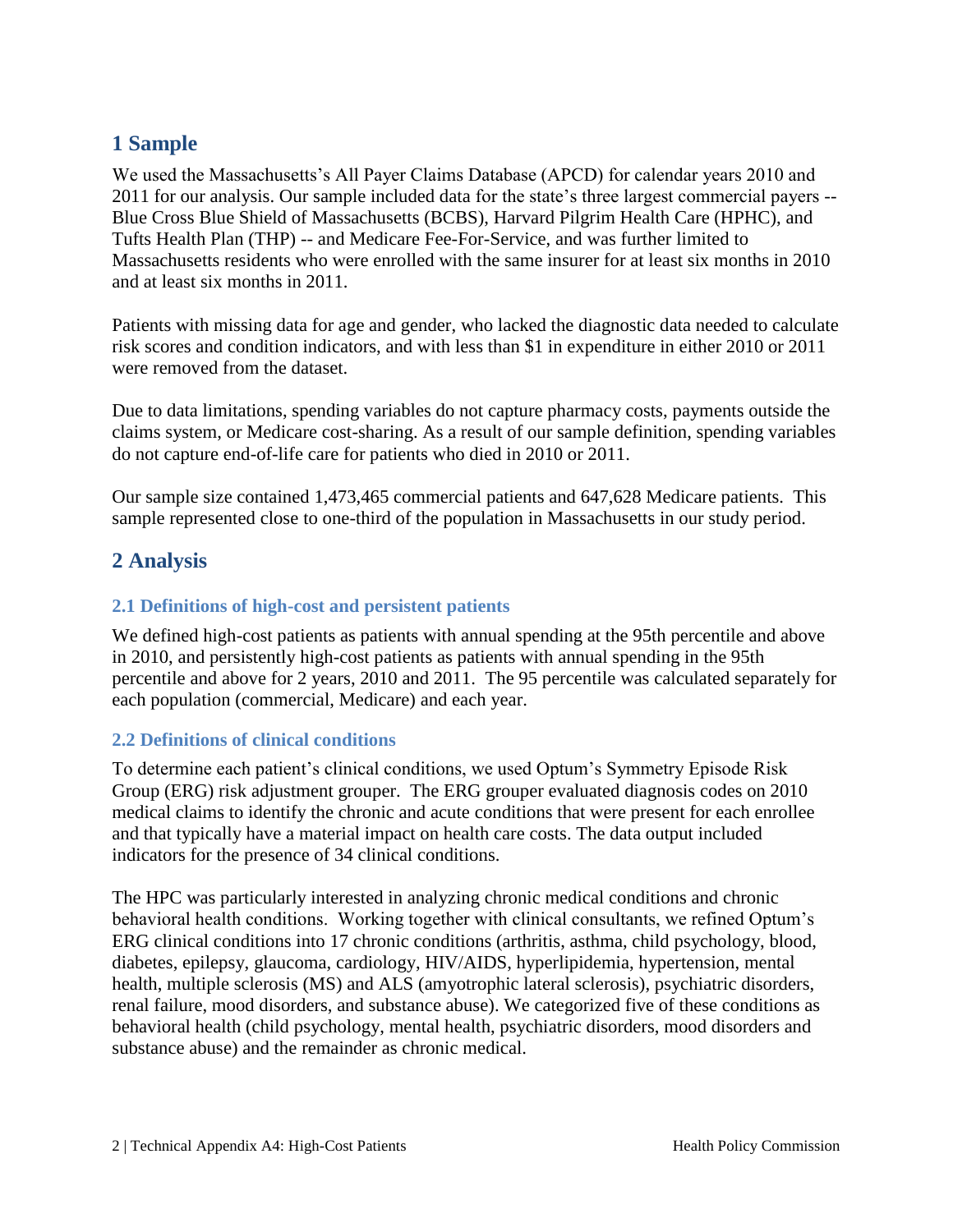#### <span id="page-4-0"></span>**2.3 Regional and demographic variables**

To determine region of residence, we mapped patients' home zip codes into 15 regions: Berkshires, Pioneer Valley / Franklin, Central Massachusetts, West Merrimack / Middlesex, East Merrimack, Upper North Shore, Metro West, Metro Boston, Lower North Shore, Norwood / Attleboro, Metro South, South Shore, Fall River, New Bedford, Cape and Islands.<sup>i</sup>

Because patient-level income was not available, patients were assigned to an income level based on the median incomes in their zip code in 2011, as reported by the US Census' American Community Survey. Enrollees with missing median incomes were assigned the state's average median income.

For age category, our sample was grouped into 9 age categories, (1) 0-18, (2) 19-24, (3) 25-34, (4) 35-44, (5) 45-54, (6) 55-64, (7) 65-74, (8) 75-84, (9) 85 plus.

#### <span id="page-4-1"></span>**2.4 Adjustment for age and sex**

The analysis of the concentration of high-cost patients by region, were adjusted for age and sex. In order to calculate the adjusted concentration by region, the HPC calculated the average concentration within cells defined by region, age, and sex. The concentration for the region was then estimated as a weighted sum of the age/sex estimates within the region, in which the weights were derived using the statewide age/sex distribution.

#### <span id="page-4-2"></span>**2.5 Multivariate analysis**

The HPC used logit regression models to estimate the probability that an enrollee would be highcost in 2010 based on his clinical profile, region of residence, age, gender, and community income.

In these models, the dependent variable was an indicator for whether or not the patient was highcost in 2010. To capture the clinical profile, the independent variables included indicators for each of the 34 conditions produced by the risk adjustment grouper, an indicator for the presence of both a chronic behavioral and a chronic medical condition, an indicator for the presence of two chronic conditions, and an indicator for the presence of three or more chronic conditions. A positive (or negative) coefficient on the indicator for multiple conditions indicates that the combination of conditions has an effect that is greater (or less) than would be expected if the individual effects were simply combined. Exhibits A4.1 – A4.6 show descriptive statistics for all variables used in the study, and Exhibits A4.7 – A4.10 show the estimated odds ratios and other outputs of the estimation process.

We selected 23 of the 34 conditions for presentation in the text. As a general rule, these conditions were selected either because of a strong association with high or persistent spending or because they were relatively common.

 $\overline{a}$ 

<sup>&</sup>lt;sup>i</sup> Home zip code was measured using 2011 data. Less than four percent of the study population moved between 2010 and 2011.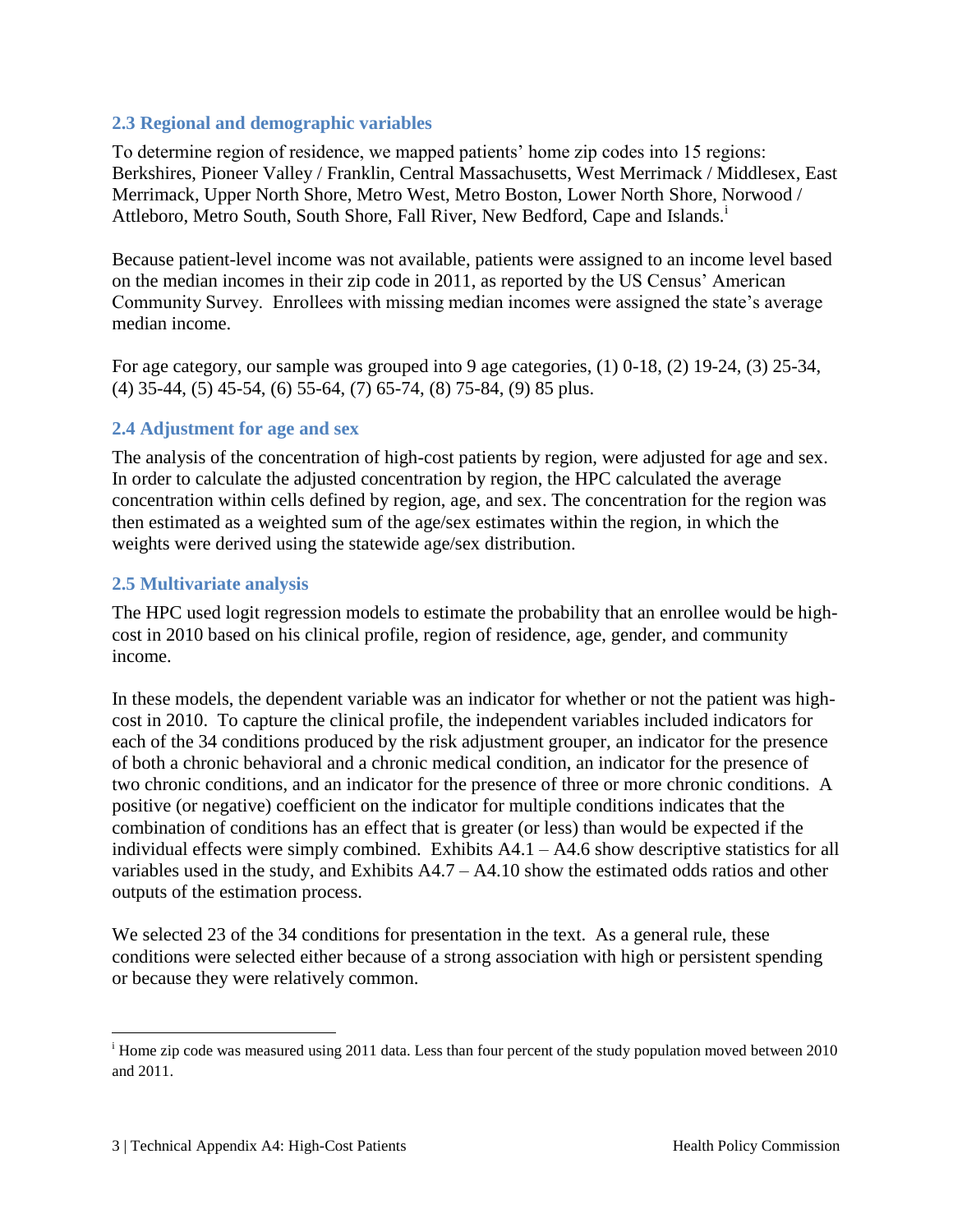The model also included indicators for each region, indicators for demographic categories (defined by age group interacted with sex), and indicators for the quartile of community income.

The regional effects are presented as odds ratios, relative to the Pioneer Valley/Franklin, the region with the lowest mean expenditures.

We used the same model to estimate the probability that a patient would be high-cost in 2011. Here the dependent variable was an indicator for whether or not the patient was high-cost in 2011, the sample was limited to patients who were high-cost in 2010, and all clinical variables were calculated based on diagnoses present in 2010.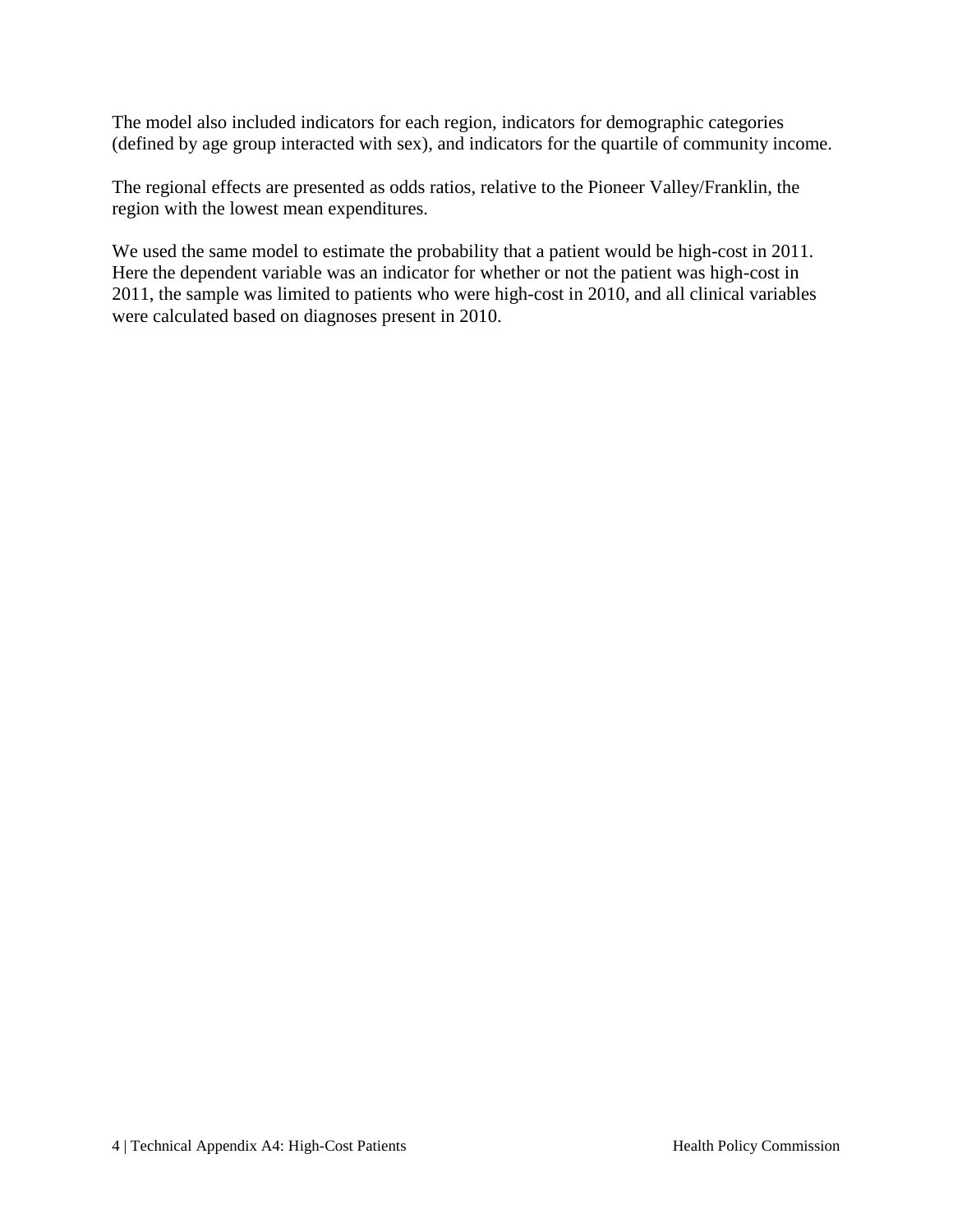#### Table A4.1: Commercial sample summary statistics

Dollars for expenditure and income variables; years for age variable

|                             | Mean     | <b>SD</b> | Min      | Max         |
|-----------------------------|----------|-----------|----------|-------------|
| Total sample                |          |           |          |             |
| Per Member Expenditure 2010 | \$4,625  | \$14,512  | \$2      | \$2,640,924 |
| Per Member Expenditure 2011 | \$4,836  | \$16,389  | \$1      | \$4,846,419 |
| Age                         | 36       | 20        | $\Omega$ | 88          |
| Median Income 2011          | \$34,652 | \$11,247  | \$2,500  | \$158,153   |
| High Cost 2010              |          |           |          |             |
| Per Member Expenditure 2010 | \$41,633 | \$50,873  | \$16,528 | \$2,640,924 |
| Per Member Expenditure 2011 | \$21,955 | \$53,087  | \$9      | \$4,846,419 |
| Age                         | 45       | 18        | $\Omega$ | 88          |
| Median Income 2011          | \$34,924 | \$11,234  | \$2,500  | \$158,153   |
| Not High Cost 2010          |          |           |          |             |
| Per Member Expenditure 2010 | \$2,677  | \$3,095   | \$2      | \$16,528    |
| Per Member Expenditure 2011 | \$3,934  | \$10,870  | \$1      | \$1,625,579 |
| Age                         | 36       | 20        | $\Omega$ | 88          |
| Median Income 2011          | \$34,638 | \$11,247  | \$2,500  | \$158,153   |
| Persistent 2011             |          |           |          |             |
| Per Member Expenditure 2010 | \$61,018 | \$79,246  | \$16,529 | \$2,640,924 |
| Per Member Expenditure 2011 | \$62,898 | \$85,812  | \$17,522 | \$4,846,419 |
| Age                         | 47       | 18        | $\Omega$ | 88          |
| Median Income 2011          | \$34,983 | \$11,328  | \$8,977  | \$158,153   |
| Not Persistent 2011         |          |           |          |             |
| Per Member Expenditure 2010 | \$33,774 | \$29,618  | \$16,528 | \$783,074   |
| Per Member Expenditure 2011 | \$5,356  | \$4,519   | \$9      | \$17,521    |
| Age                         | 44       | 18        | $\Omega$ | 88          |
| Median Income 2011          | \$34,900 | \$11,196  | \$2,500  | \$158,153   |

Note: Total Sample N = 1473465, High Cost 2010 N=73675, Not High Cost 2010 N=1399790, Persistent 2011 N=21253, Not Persistent 2011 N=52422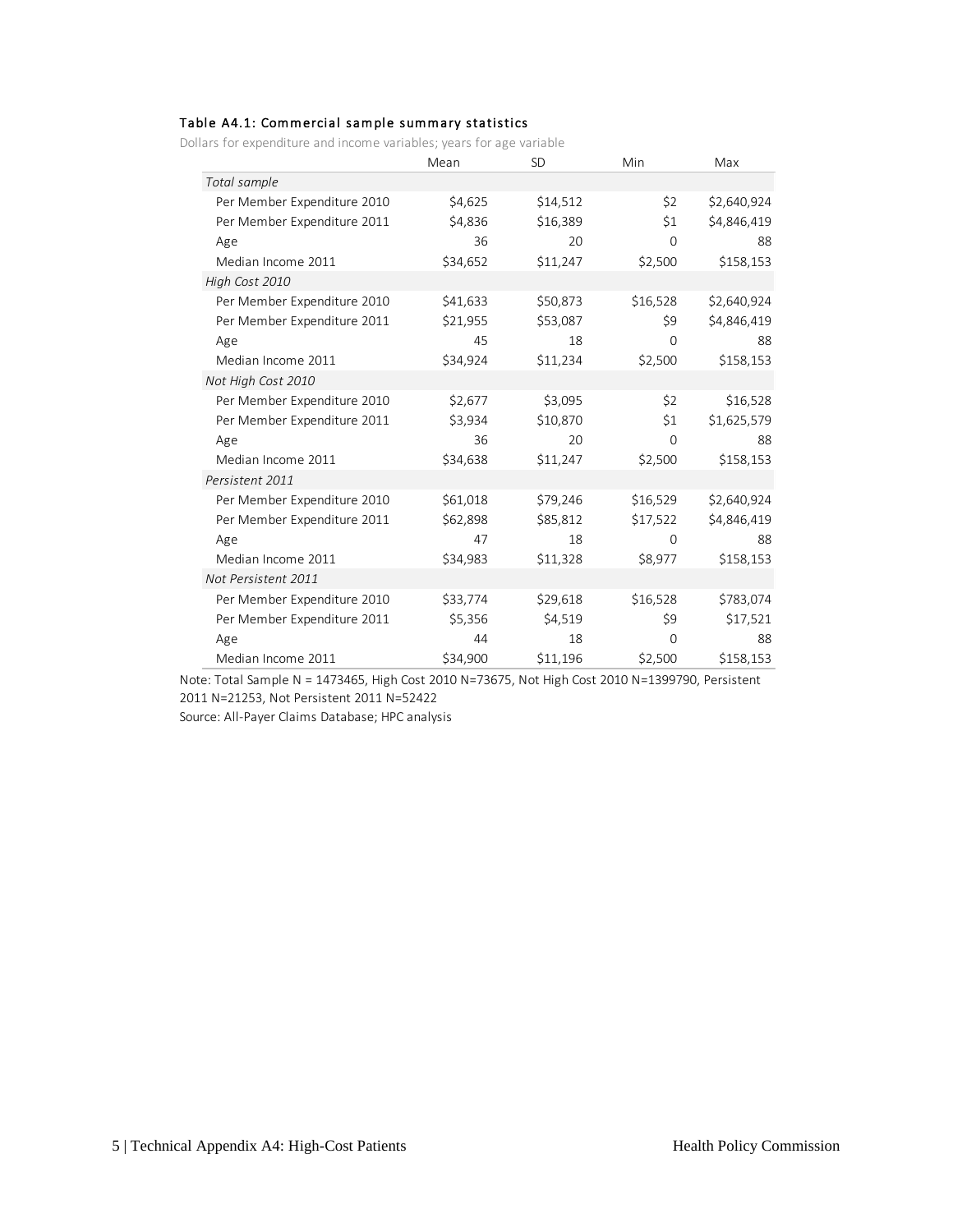#### Table A4.2: Medicare sample summary statistics

Dollars for expenditure and income variables; years for age variable

|                             | Mean      | <b>SD</b> | Min            | Max          |
|-----------------------------|-----------|-----------|----------------|--------------|
| Total sample                |           |           |                |              |
| Per Member Expenditure 2010 | \$9,692   | \$21,839  | \$1            | \$5,015,596  |
| Per Member Expenditure 2011 | \$11,759  | \$30,465  | \$1            | \$14,600,000 |
| Age                         | 71        | 14        | $\overline{2}$ | 111          |
| Median Income 2011          | \$38,828  | \$14,236  | \$2,500        | \$158,153    |
| High Cost 2010              |           |           |                |              |
| Per Member Expenditure 2010 | \$81,414  | \$51,674  | \$45,828       | \$5,015,596  |
| Per Member Expenditure 2011 | \$45,601  | \$96,163  | \$2            | \$14,600,000 |
| Age                         | 73        | 15        | 3              | 106          |
| Median Income 2011          | \$39,330  | \$14,545  | \$8,698        | \$158,153    |
| Not High Cost 2010          |           |           |                |              |
| Per Member Expenditure 2010 | \$5,917   | \$8,748   | \$1            | \$45,827     |
| Per Member Expenditure 2011 | \$9,978   | \$20,659  | \$1            | \$628,810    |
| Age                         | 71        | 14        | $\overline{2}$ | 111          |
| Median Income 2011          | \$38,801  | \$14,219  | \$2,500        | \$158,153    |
| Persistent 2011             |           |           |                |              |
| Per Member Expenditure 2010 | \$95,749  | \$74,983  | \$45,831       | \$5,015,596  |
| Per Member Expenditure 2011 | \$108,417 | \$159,291 | \$56,579       | \$14,600,000 |
| Age                         | 71        | 15        | 6              | 104          |
| Median Income 2011          | \$40,064  | \$15,001  | \$8,977        | \$158,153    |
| Not Persistent 2011         |           |           |                |              |
| Per Member Expenditure 2010 | \$75,486  | \$36,462  | \$45,828       | \$554,273    |
| Per Member Expenditure 2011 | \$19,625  | \$16,523  | \$2            | \$56,555     |
| Age                         | 74        | 14        | 3              | 106          |
| Median Income 2011          | \$39,026  | \$14,342  | \$8,698        | \$158,153    |

Note: Total Sample N = 647628, High Cost 2010 N=32381, Not High Cost 2010 N=615247, Persistent 2011 N=9473, Not Persistent 2011 N=22908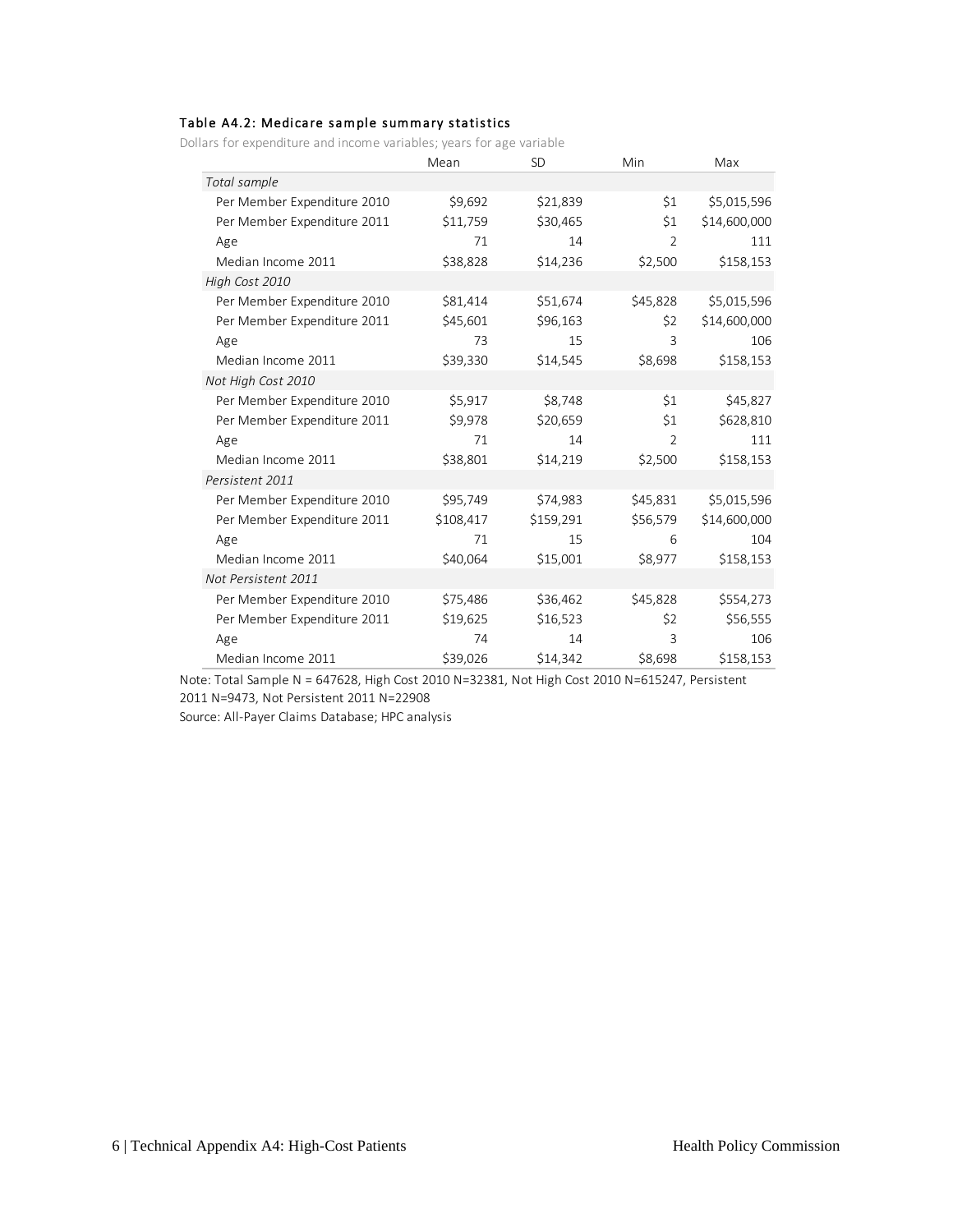| S<br>7%<br>7%<br>100%<br>0%<br>$1\%$<br>0%<br>61%<br>5%<br>11%<br>14%<br>4%<br>8%<br>13%<br>3%<br>$1\%$<br>6%<br>25%<br>6%<br>9%<br>1%<br>11%<br>4%<br>13%<br>17%<br>22%<br>5%<br>2%<br>13%<br>13%<br>2%<br>$\frac{6}{3}$<br>$\delta$<br>24%<br>25%<br>2%<br>2%<br>27%<br>26%<br>25%<br>5%<br>Mean<br>$\delta$<br>$0\%$<br>49%<br>31%<br>26%<br>25%<br>27%<br>42%<br>46%<br>26%<br>13%<br>6%<br>21%<br>14%<br>24%<br>35%<br>37%<br>17%<br>8%<br>4%<br>42%<br>43%<br>44%<br>13%<br>19%<br>28%<br>34%<br>18%<br>11%<br>24%<br>44%<br>23%<br>27%<br>12%<br>30%<br>19%<br>34%<br>44%<br>15%<br>22%<br>SD<br>7%<br>100%<br>8%<br>5%<br>4%<br>8%<br>3%<br>$1\%$<br>6%<br>26%<br>6%<br>8%<br>2%<br>100%<br>4%<br>14%<br>23%<br>32%<br>7%<br>2%<br>$\infty$<br>58%<br>2%<br>6%<br>10%<br>14%<br>17%<br>3%<br>$1\%$<br>$\frac{8}{3}$<br>23%<br>25%<br>26%<br>2%<br>13%<br>7%<br>2%<br>10%<br>26%<br>5%<br>Mean<br>$\delta$<br>$0\%$<br>31%<br>7%<br>3%<br>50%<br>34%<br>24%<br>32%<br>29%<br>44%<br>43%<br>21%<br>29%<br>34%<br>18%<br>11%<br>25%<br>43%<br>25%<br>24%<br>26%<br>28%<br>13%<br>44%<br>25%<br>36%<br>40%<br>38%<br>16%<br>20%<br>28%<br>11%<br>5%<br>2%<br>43%<br>43%<br>12%<br>15%<br>19%<br>SD<br>$\delta$<br>$0\%$<br>10%<br>0%<br>54%<br>13%<br>6%<br>9%<br>11%<br>9%<br>$1\%$<br>25%<br>5%<br>10%<br>3%<br>$1\%$<br>6%<br>24%<br>7%<br>6%<br>7%<br>8%<br>27%<br>7%<br>15%<br>20%<br>17%<br>3%<br>$\delta$<br>4%<br>$\delta$<br>$\delta$<br>26%<br>25%<br>$1\%$<br>13%<br>2%<br>$2%$<br>4%<br>25%<br>Mean<br>$O\%$<br>32%<br>$4%$<br>49%<br>22%<br>28%<br>33%<br>18%<br>11%<br>44%<br>23%<br>26%<br>28%<br>45%<br>31%<br>20%<br>37%<br>41%<br>45%<br>24%<br>11%<br>15%<br>29%<br>33%<br>34%<br>35%<br>15%<br>7%<br>3%<br>43%<br>43%<br>44%<br>13%<br>20%<br>24%<br>26%<br>12%<br>15%<br>44%<br>22%<br>SD<br>100%<br>$O\%$<br>8%<br>$1\%$<br>25%<br>7%<br>$6\%$<br>7%<br>8%<br>29%<br>11%<br>$1\%$<br>60%<br>5%<br>2%<br>10%<br>13%<br>13%<br>15%<br>2%<br>$\delta$<br>O%<br>4%<br>13%<br>3%<br>$6\%$<br>1%<br>11%<br>4%<br>16%<br>22%<br>28%<br>6%<br>24%<br>25%<br>26%<br>2%<br>$2%$ 5%<br>25%<br>Mean<br>12%<br>3%<br>18%<br>11%<br>43%<br>26%<br>28%<br>12%<br>22%<br>44%<br>31%<br>36%<br>40%<br>16%<br>7%<br>50%<br>33%<br>19%<br>25%<br>29%<br>32%<br>29%<br>11%<br>5%<br>2%<br>44%<br>43%<br>43%<br>21%<br>29%<br>34%<br>24%<br>25%<br>24%<br>25%<br>38%<br>43%<br>12%<br>15%<br>19%<br>S<br>5%<br>1%<br>$\begin{array}{c} \frac{1}{2} & \frac{1}{2} \\ 0 & \frac{1}{2} \end{array}$<br>55%<br>13%<br>$4%$<br>7%<br>9%<br>11%<br>10%<br>$1\%$<br>5%<br>13%<br>3%<br>$1\%$<br>24%<br>$\frac{5}{6}$<br>26%<br>7%<br>10%<br>15%<br>20%<br>18%<br>$O\%$<br>$O\%$<br>26%<br>25%<br>25%<br>25%<br>$1\%$<br>9%<br>$6\%$<br>28 X<br>$\frac{5}{6}$<br>$\frac{5}{6}$<br>$\frac{5}{2}$<br>$\frac{5}{2}$<br>Mean<br>West Merrimack / Middlesex<br>Persistently High-cost 2011<br>Pioneer Valley / Franklin<br>Central Massachusetts<br>Demographic indicators<br>Norwood / Attleboro<br>Lower North Shore<br>Upper North Shore<br>High-cost indicators<br>Cape and Islands<br>Med Income Q2<br>Med Income Q3<br>Med Income Q4<br>East Merrimack<br>Med Income Q1<br>Region indicators<br>High-cost 2010<br>Metro Boston<br>New Bedford<br>age7 (65-74)<br>age8 (75-84)<br>age2 (19-24)<br>age2 (25-34)<br>age4 (35-44)<br>age5 (45-54)<br>age6 (55-64)<br>Metro West<br>Metro South<br>age7gender<br>age8gender<br>age9gender<br>South Shore<br>age1gender<br>age2gender<br>age3gender<br>age4gender<br>age5gender<br>age6gender<br>age1 (0-18)<br>age9 (85+)<br>Berkshires<br>Fall River<br>Female | Percent of sample meeting each indicator condition | Total Sample | High-cost 2010 | Not High-cost 2010 | Persistently High-cost 2011 | Not Persistently High-cost 2011 |           |
|----------------------------------------------------------------------------------------------------------------------------------------------------------------------------------------------------------------------------------------------------------------------------------------------------------------------------------------------------------------------------------------------------------------------------------------------------------------------------------------------------------------------------------------------------------------------------------------------------------------------------------------------------------------------------------------------------------------------------------------------------------------------------------------------------------------------------------------------------------------------------------------------------------------------------------------------------------------------------------------------------------------------------------------------------------------------------------------------------------------------------------------------------------------------------------------------------------------------------------------------------------------------------------------------------------------------------------------------------------------------------------------------------------------------------------------------------------------------------------------------------------------------------------------------------------------------------------------------------------------------------------------------------------------------------------------------------------------------------------------------------------------------------------------------------------------------------------------------------------------------------------------------------------------------------------------------------------------------------------------------------------------------------------------------------------------------------------------------------------------------------------------------------------------------------------------------------------------------------------------------------------------------------------------------------------------------------------------------------------------------------------------------------------------------------------------------------------------------------------------------------------------------------------------------------------------------------------------------------------------------------------------------------------------------------------------------------------------------------------------------------------------------------------------------------------------------------------------------------------------------------------------------------------------------------------------------------------------------------------------------------------------------------------------------------------------------------------------------------------------------------------------------------------------------------------------------------------------------------------------------------------------------------------------------------------------------------------------------------------------------------------------------------------------------------------------------------------------------------------------------------------------------------------------------------------------------------------------------------------|----------------------------------------------------|--------------|----------------|--------------------|-----------------------------|---------------------------------|-----------|
|                                                                                                                                                                                                                                                                                                                                                                                                                                                                                                                                                                                                                                                                                                                                                                                                                                                                                                                                                                                                                                                                                                                                                                                                                                                                                                                                                                                                                                                                                                                                                                                                                                                                                                                                                                                                                                                                                                                                                                                                                                                                                                                                                                                                                                                                                                                                                                                                                                                                                                                                                                                                                                                                                                                                                                                                                                                                                                                                                                                                                                                                                                                                                                                                                                                                                                                                                                                                                                                                                                                                                                                                          |                                                    |              |                |                    |                             |                                 |           |
|                                                                                                                                                                                                                                                                                                                                                                                                                                                                                                                                                                                                                                                                                                                                                                                                                                                                                                                                                                                                                                                                                                                                                                                                                                                                                                                                                                                                                                                                                                                                                                                                                                                                                                                                                                                                                                                                                                                                                                                                                                                                                                                                                                                                                                                                                                                                                                                                                                                                                                                                                                                                                                                                                                                                                                                                                                                                                                                                                                                                                                                                                                                                                                                                                                                                                                                                                                                                                                                                                                                                                                                                          |                                                    |              |                |                    |                             |                                 |           |
|                                                                                                                                                                                                                                                                                                                                                                                                                                                                                                                                                                                                                                                                                                                                                                                                                                                                                                                                                                                                                                                                                                                                                                                                                                                                                                                                                                                                                                                                                                                                                                                                                                                                                                                                                                                                                                                                                                                                                                                                                                                                                                                                                                                                                                                                                                                                                                                                                                                                                                                                                                                                                                                                                                                                                                                                                                                                                                                                                                                                                                                                                                                                                                                                                                                                                                                                                                                                                                                                                                                                                                                                          |                                                    |              |                |                    |                             |                                 | 8 8<br>0% |
|                                                                                                                                                                                                                                                                                                                                                                                                                                                                                                                                                                                                                                                                                                                                                                                                                                                                                                                                                                                                                                                                                                                                                                                                                                                                                                                                                                                                                                                                                                                                                                                                                                                                                                                                                                                                                                                                                                                                                                                                                                                                                                                                                                                                                                                                                                                                                                                                                                                                                                                                                                                                                                                                                                                                                                                                                                                                                                                                                                                                                                                                                                                                                                                                                                                                                                                                                                                                                                                                                                                                                                                                          |                                                    |              |                |                    |                             |                                 |           |
|                                                                                                                                                                                                                                                                                                                                                                                                                                                                                                                                                                                                                                                                                                                                                                                                                                                                                                                                                                                                                                                                                                                                                                                                                                                                                                                                                                                                                                                                                                                                                                                                                                                                                                                                                                                                                                                                                                                                                                                                                                                                                                                                                                                                                                                                                                                                                                                                                                                                                                                                                                                                                                                                                                                                                                                                                                                                                                                                                                                                                                                                                                                                                                                                                                                                                                                                                                                                                                                                                                                                                                                                          |                                                    |              |                |                    |                             |                                 |           |
|                                                                                                                                                                                                                                                                                                                                                                                                                                                                                                                                                                                                                                                                                                                                                                                                                                                                                                                                                                                                                                                                                                                                                                                                                                                                                                                                                                                                                                                                                                                                                                                                                                                                                                                                                                                                                                                                                                                                                                                                                                                                                                                                                                                                                                                                                                                                                                                                                                                                                                                                                                                                                                                                                                                                                                                                                                                                                                                                                                                                                                                                                                                                                                                                                                                                                                                                                                                                                                                                                                                                                                                                          |                                                    |              |                |                    |                             |                                 | 31%       |
|                                                                                                                                                                                                                                                                                                                                                                                                                                                                                                                                                                                                                                                                                                                                                                                                                                                                                                                                                                                                                                                                                                                                                                                                                                                                                                                                                                                                                                                                                                                                                                                                                                                                                                                                                                                                                                                                                                                                                                                                                                                                                                                                                                                                                                                                                                                                                                                                                                                                                                                                                                                                                                                                                                                                                                                                                                                                                                                                                                                                                                                                                                                                                                                                                                                                                                                                                                                                                                                                                                                                                                                                          |                                                    |              |                |                    |                             |                                 | 20%       |
|                                                                                                                                                                                                                                                                                                                                                                                                                                                                                                                                                                                                                                                                                                                                                                                                                                                                                                                                                                                                                                                                                                                                                                                                                                                                                                                                                                                                                                                                                                                                                                                                                                                                                                                                                                                                                                                                                                                                                                                                                                                                                                                                                                                                                                                                                                                                                                                                                                                                                                                                                                                                                                                                                                                                                                                                                                                                                                                                                                                                                                                                                                                                                                                                                                                                                                                                                                                                                                                                                                                                                                                                          |                                                    |              |                |                    |                             |                                 | 33%       |
|                                                                                                                                                                                                                                                                                                                                                                                                                                                                                                                                                                                                                                                                                                                                                                                                                                                                                                                                                                                                                                                                                                                                                                                                                                                                                                                                                                                                                                                                                                                                                                                                                                                                                                                                                                                                                                                                                                                                                                                                                                                                                                                                                                                                                                                                                                                                                                                                                                                                                                                                                                                                                                                                                                                                                                                                                                                                                                                                                                                                                                                                                                                                                                                                                                                                                                                                                                                                                                                                                                                                                                                                          |                                                    |              |                |                    |                             |                                 | 38%       |
|                                                                                                                                                                                                                                                                                                                                                                                                                                                                                                                                                                                                                                                                                                                                                                                                                                                                                                                                                                                                                                                                                                                                                                                                                                                                                                                                                                                                                                                                                                                                                                                                                                                                                                                                                                                                                                                                                                                                                                                                                                                                                                                                                                                                                                                                                                                                                                                                                                                                                                                                                                                                                                                                                                                                                                                                                                                                                                                                                                                                                                                                                                                                                                                                                                                                                                                                                                                                                                                                                                                                                                                                          |                                                    |              |                |                    |                             |                                 | 41%       |
|                                                                                                                                                                                                                                                                                                                                                                                                                                                                                                                                                                                                                                                                                                                                                                                                                                                                                                                                                                                                                                                                                                                                                                                                                                                                                                                                                                                                                                                                                                                                                                                                                                                                                                                                                                                                                                                                                                                                                                                                                                                                                                                                                                                                                                                                                                                                                                                                                                                                                                                                                                                                                                                                                                                                                                                                                                                                                                                                                                                                                                                                                                                                                                                                                                                                                                                                                                                                                                                                                                                                                                                                          |                                                    |              |                |                    |                             |                                 | 44%       |
|                                                                                                                                                                                                                                                                                                                                                                                                                                                                                                                                                                                                                                                                                                                                                                                                                                                                                                                                                                                                                                                                                                                                                                                                                                                                                                                                                                                                                                                                                                                                                                                                                                                                                                                                                                                                                                                                                                                                                                                                                                                                                                                                                                                                                                                                                                                                                                                                                                                                                                                                                                                                                                                                                                                                                                                                                                                                                                                                                                                                                                                                                                                                                                                                                                                                                                                                                                                                                                                                                                                                                                                                          |                                                    |              |                |                    |                             |                                 | 23%       |
|                                                                                                                                                                                                                                                                                                                                                                                                                                                                                                                                                                                                                                                                                                                                                                                                                                                                                                                                                                                                                                                                                                                                                                                                                                                                                                                                                                                                                                                                                                                                                                                                                                                                                                                                                                                                                                                                                                                                                                                                                                                                                                                                                                                                                                                                                                                                                                                                                                                                                                                                                                                                                                                                                                                                                                                                                                                                                                                                                                                                                                                                                                                                                                                                                                                                                                                                                                                                                                                                                                                                                                                                          |                                                    |              |                |                    |                             |                                 | 9%        |
|                                                                                                                                                                                                                                                                                                                                                                                                                                                                                                                                                                                                                                                                                                                                                                                                                                                                                                                                                                                                                                                                                                                                                                                                                                                                                                                                                                                                                                                                                                                                                                                                                                                                                                                                                                                                                                                                                                                                                                                                                                                                                                                                                                                                                                                                                                                                                                                                                                                                                                                                                                                                                                                                                                                                                                                                                                                                                                                                                                                                                                                                                                                                                                                                                                                                                                                                                                                                                                                                                                                                                                                                          |                                                    |              |                |                    |                             |                                 | 3%        |
|                                                                                                                                                                                                                                                                                                                                                                                                                                                                                                                                                                                                                                                                                                                                                                                                                                                                                                                                                                                                                                                                                                                                                                                                                                                                                                                                                                                                                                                                                                                                                                                                                                                                                                                                                                                                                                                                                                                                                                                                                                                                                                                                                                                                                                                                                                                                                                                                                                                                                                                                                                                                                                                                                                                                                                                                                                                                                                                                                                                                                                                                                                                                                                                                                                                                                                                                                                                                                                                                                                                                                                                                          |                                                    |              |                |                    |                             |                                 | 49%       |
|                                                                                                                                                                                                                                                                                                                                                                                                                                                                                                                                                                                                                                                                                                                                                                                                                                                                                                                                                                                                                                                                                                                                                                                                                                                                                                                                                                                                                                                                                                                                                                                                                                                                                                                                                                                                                                                                                                                                                                                                                                                                                                                                                                                                                                                                                                                                                                                                                                                                                                                                                                                                                                                                                                                                                                                                                                                                                                                                                                                                                                                                                                                                                                                                                                                                                                                                                                                                                                                                                                                                                                                                          |                                                    |              |                |                    |                             |                                 | 22%       |
|                                                                                                                                                                                                                                                                                                                                                                                                                                                                                                                                                                                                                                                                                                                                                                                                                                                                                                                                                                                                                                                                                                                                                                                                                                                                                                                                                                                                                                                                                                                                                                                                                                                                                                                                                                                                                                                                                                                                                                                                                                                                                                                                                                                                                                                                                                                                                                                                                                                                                                                                                                                                                                                                                                                                                                                                                                                                                                                                                                                                                                                                                                                                                                                                                                                                                                                                                                                                                                                                                                                                                                                                          |                                                    |              |                |                    |                             |                                 | 16%       |
|                                                                                                                                                                                                                                                                                                                                                                                                                                                                                                                                                                                                                                                                                                                                                                                                                                                                                                                                                                                                                                                                                                                                                                                                                                                                                                                                                                                                                                                                                                                                                                                                                                                                                                                                                                                                                                                                                                                                                                                                                                                                                                                                                                                                                                                                                                                                                                                                                                                                                                                                                                                                                                                                                                                                                                                                                                                                                                                                                                                                                                                                                                                                                                                                                                                                                                                                                                                                                                                                                                                                                                                                          |                                                    |              |                |                    |                             |                                 | 31%       |
|                                                                                                                                                                                                                                                                                                                                                                                                                                                                                                                                                                                                                                                                                                                                                                                                                                                                                                                                                                                                                                                                                                                                                                                                                                                                                                                                                                                                                                                                                                                                                                                                                                                                                                                                                                                                                                                                                                                                                                                                                                                                                                                                                                                                                                                                                                                                                                                                                                                                                                                                                                                                                                                                                                                                                                                                                                                                                                                                                                                                                                                                                                                                                                                                                                                                                                                                                                                                                                                                                                                                                                                                          |                                                    |              |                |                    |                             |                                 | 34%       |
|                                                                                                                                                                                                                                                                                                                                                                                                                                                                                                                                                                                                                                                                                                                                                                                                                                                                                                                                                                                                                                                                                                                                                                                                                                                                                                                                                                                                                                                                                                                                                                                                                                                                                                                                                                                                                                                                                                                                                                                                                                                                                                                                                                                                                                                                                                                                                                                                                                                                                                                                                                                                                                                                                                                                                                                                                                                                                                                                                                                                                                                                                                                                                                                                                                                                                                                                                                                                                                                                                                                                                                                                          |                                                    |              |                |                    |                             |                                 | 33%       |
|                                                                                                                                                                                                                                                                                                                                                                                                                                                                                                                                                                                                                                                                                                                                                                                                                                                                                                                                                                                                                                                                                                                                                                                                                                                                                                                                                                                                                                                                                                                                                                                                                                                                                                                                                                                                                                                                                                                                                                                                                                                                                                                                                                                                                                                                                                                                                                                                                                                                                                                                                                                                                                                                                                                                                                                                                                                                                                                                                                                                                                                                                                                                                                                                                                                                                                                                                                                                                                                                                                                                                                                                          |                                                    |              |                |                    |                             |                                 | 34%       |
|                                                                                                                                                                                                                                                                                                                                                                                                                                                                                                                                                                                                                                                                                                                                                                                                                                                                                                                                                                                                                                                                                                                                                                                                                                                                                                                                                                                                                                                                                                                                                                                                                                                                                                                                                                                                                                                                                                                                                                                                                                                                                                                                                                                                                                                                                                                                                                                                                                                                                                                                                                                                                                                                                                                                                                                                                                                                                                                                                                                                                                                                                                                                                                                                                                                                                                                                                                                                                                                                                                                                                                                                          |                                                    |              |                |                    |                             |                                 | 15%       |
|                                                                                                                                                                                                                                                                                                                                                                                                                                                                                                                                                                                                                                                                                                                                                                                                                                                                                                                                                                                                                                                                                                                                                                                                                                                                                                                                                                                                                                                                                                                                                                                                                                                                                                                                                                                                                                                                                                                                                                                                                                                                                                                                                                                                                                                                                                                                                                                                                                                                                                                                                                                                                                                                                                                                                                                                                                                                                                                                                                                                                                                                                                                                                                                                                                                                                                                                                                                                                                                                                                                                                                                                          |                                                    |              |                |                    |                             |                                 | 6%        |
|                                                                                                                                                                                                                                                                                                                                                                                                                                                                                                                                                                                                                                                                                                                                                                                                                                                                                                                                                                                                                                                                                                                                                                                                                                                                                                                                                                                                                                                                                                                                                                                                                                                                                                                                                                                                                                                                                                                                                                                                                                                                                                                                                                                                                                                                                                                                                                                                                                                                                                                                                                                                                                                                                                                                                                                                                                                                                                                                                                                                                                                                                                                                                                                                                                                                                                                                                                                                                                                                                                                                                                                                          |                                                    |              |                |                    |                             |                                 | 3%        |
|                                                                                                                                                                                                                                                                                                                                                                                                                                                                                                                                                                                                                                                                                                                                                                                                                                                                                                                                                                                                                                                                                                                                                                                                                                                                                                                                                                                                                                                                                                                                                                                                                                                                                                                                                                                                                                                                                                                                                                                                                                                                                                                                                                                                                                                                                                                                                                                                                                                                                                                                                                                                                                                                                                                                                                                                                                                                                                                                                                                                                                                                                                                                                                                                                                                                                                                                                                                                                                                                                                                                                                                                          |                                                    |              |                |                    |                             |                                 | 43%       |
|                                                                                                                                                                                                                                                                                                                                                                                                                                                                                                                                                                                                                                                                                                                                                                                                                                                                                                                                                                                                                                                                                                                                                                                                                                                                                                                                                                                                                                                                                                                                                                                                                                                                                                                                                                                                                                                                                                                                                                                                                                                                                                                                                                                                                                                                                                                                                                                                                                                                                                                                                                                                                                                                                                                                                                                                                                                                                                                                                                                                                                                                                                                                                                                                                                                                                                                                                                                                                                                                                                                                                                                                          |                                                    |              |                |                    |                             |                                 | 43%       |
|                                                                                                                                                                                                                                                                                                                                                                                                                                                                                                                                                                                                                                                                                                                                                                                                                                                                                                                                                                                                                                                                                                                                                                                                                                                                                                                                                                                                                                                                                                                                                                                                                                                                                                                                                                                                                                                                                                                                                                                                                                                                                                                                                                                                                                                                                                                                                                                                                                                                                                                                                                                                                                                                                                                                                                                                                                                                                                                                                                                                                                                                                                                                                                                                                                                                                                                                                                                                                                                                                                                                                                                                          |                                                    |              |                |                    |                             |                                 | 44%       |
|                                                                                                                                                                                                                                                                                                                                                                                                                                                                                                                                                                                                                                                                                                                                                                                                                                                                                                                                                                                                                                                                                                                                                                                                                                                                                                                                                                                                                                                                                                                                                                                                                                                                                                                                                                                                                                                                                                                                                                                                                                                                                                                                                                                                                                                                                                                                                                                                                                                                                                                                                                                                                                                                                                                                                                                                                                                                                                                                                                                                                                                                                                                                                                                                                                                                                                                                                                                                                                                                                                                                                                                                          |                                                    |              |                |                    |                             |                                 | 44%       |
|                                                                                                                                                                                                                                                                                                                                                                                                                                                                                                                                                                                                                                                                                                                                                                                                                                                                                                                                                                                                                                                                                                                                                                                                                                                                                                                                                                                                                                                                                                                                                                                                                                                                                                                                                                                                                                                                                                                                                                                                                                                                                                                                                                                                                                                                                                                                                                                                                                                                                                                                                                                                                                                                                                                                                                                                                                                                                                                                                                                                                                                                                                                                                                                                                                                                                                                                                                                                                                                                                                                                                                                                          |                                                    |              |                |                    |                             |                                 |           |
|                                                                                                                                                                                                                                                                                                                                                                                                                                                                                                                                                                                                                                                                                                                                                                                                                                                                                                                                                                                                                                                                                                                                                                                                                                                                                                                                                                                                                                                                                                                                                                                                                                                                                                                                                                                                                                                                                                                                                                                                                                                                                                                                                                                                                                                                                                                                                                                                                                                                                                                                                                                                                                                                                                                                                                                                                                                                                                                                                                                                                                                                                                                                                                                                                                                                                                                                                                                                                                                                                                                                                                                                          |                                                    |              |                |                    |                             |                                 | 13%       |
|                                                                                                                                                                                                                                                                                                                                                                                                                                                                                                                                                                                                                                                                                                                                                                                                                                                                                                                                                                                                                                                                                                                                                                                                                                                                                                                                                                                                                                                                                                                                                                                                                                                                                                                                                                                                                                                                                                                                                                                                                                                                                                                                                                                                                                                                                                                                                                                                                                                                                                                                                                                                                                                                                                                                                                                                                                                                                                                                                                                                                                                                                                                                                                                                                                                                                                                                                                                                                                                                                                                                                                                                          |                                                    |              |                |                    |                             |                                 | 20%       |
|                                                                                                                                                                                                                                                                                                                                                                                                                                                                                                                                                                                                                                                                                                                                                                                                                                                                                                                                                                                                                                                                                                                                                                                                                                                                                                                                                                                                                                                                                                                                                                                                                                                                                                                                                                                                                                                                                                                                                                                                                                                                                                                                                                                                                                                                                                                                                                                                                                                                                                                                                                                                                                                                                                                                                                                                                                                                                                                                                                                                                                                                                                                                                                                                                                                                                                                                                                                                                                                                                                                                                                                                          |                                                    |              |                |                    |                             |                                 | 28%       |
|                                                                                                                                                                                                                                                                                                                                                                                                                                                                                                                                                                                                                                                                                                                                                                                                                                                                                                                                                                                                                                                                                                                                                                                                                                                                                                                                                                                                                                                                                                                                                                                                                                                                                                                                                                                                                                                                                                                                                                                                                                                                                                                                                                                                                                                                                                                                                                                                                                                                                                                                                                                                                                                                                                                                                                                                                                                                                                                                                                                                                                                                                                                                                                                                                                                                                                                                                                                                                                                                                                                                                                                                          |                                                    |              |                |                    |                             |                                 | 33%       |
|                                                                                                                                                                                                                                                                                                                                                                                                                                                                                                                                                                                                                                                                                                                                                                                                                                                                                                                                                                                                                                                                                                                                                                                                                                                                                                                                                                                                                                                                                                                                                                                                                                                                                                                                                                                                                                                                                                                                                                                                                                                                                                                                                                                                                                                                                                                                                                                                                                                                                                                                                                                                                                                                                                                                                                                                                                                                                                                                                                                                                                                                                                                                                                                                                                                                                                                                                                                                                                                                                                                                                                                                          |                                                    |              |                |                    |                             |                                 | 18%       |
|                                                                                                                                                                                                                                                                                                                                                                                                                                                                                                                                                                                                                                                                                                                                                                                                                                                                                                                                                                                                                                                                                                                                                                                                                                                                                                                                                                                                                                                                                                                                                                                                                                                                                                                                                                                                                                                                                                                                                                                                                                                                                                                                                                                                                                                                                                                                                                                                                                                                                                                                                                                                                                                                                                                                                                                                                                                                                                                                                                                                                                                                                                                                                                                                                                                                                                                                                                                                                                                                                                                                                                                                          |                                                    |              |                |                    |                             |                                 | 11%       |
|                                                                                                                                                                                                                                                                                                                                                                                                                                                                                                                                                                                                                                                                                                                                                                                                                                                                                                                                                                                                                                                                                                                                                                                                                                                                                                                                                                                                                                                                                                                                                                                                                                                                                                                                                                                                                                                                                                                                                                                                                                                                                                                                                                                                                                                                                                                                                                                                                                                                                                                                                                                                                                                                                                                                                                                                                                                                                                                                                                                                                                                                                                                                                                                                                                                                                                                                                                                                                                                                                                                                                                                                          |                                                    |              |                |                    |                             |                                 | 24%       |
|                                                                                                                                                                                                                                                                                                                                                                                                                                                                                                                                                                                                                                                                                                                                                                                                                                                                                                                                                                                                                                                                                                                                                                                                                                                                                                                                                                                                                                                                                                                                                                                                                                                                                                                                                                                                                                                                                                                                                                                                                                                                                                                                                                                                                                                                                                                                                                                                                                                                                                                                                                                                                                                                                                                                                                                                                                                                                                                                                                                                                                                                                                                                                                                                                                                                                                                                                                                                                                                                                                                                                                                                          |                                                    |              |                |                    |                             |                                 | 44%       |
|                                                                                                                                                                                                                                                                                                                                                                                                                                                                                                                                                                                                                                                                                                                                                                                                                                                                                                                                                                                                                                                                                                                                                                                                                                                                                                                                                                                                                                                                                                                                                                                                                                                                                                                                                                                                                                                                                                                                                                                                                                                                                                                                                                                                                                                                                                                                                                                                                                                                                                                                                                                                                                                                                                                                                                                                                                                                                                                                                                                                                                                                                                                                                                                                                                                                                                                                                                                                                                                                                                                                                                                                          |                                                    |              |                |                    |                             |                                 | 26%       |
|                                                                                                                                                                                                                                                                                                                                                                                                                                                                                                                                                                                                                                                                                                                                                                                                                                                                                                                                                                                                                                                                                                                                                                                                                                                                                                                                                                                                                                                                                                                                                                                                                                                                                                                                                                                                                                                                                                                                                                                                                                                                                                                                                                                                                                                                                                                                                                                                                                                                                                                                                                                                                                                                                                                                                                                                                                                                                                                                                                                                                                                                                                                                                                                                                                                                                                                                                                                                                                                                                                                                                                                                          |                                                    |              |                |                    |                             |                                 | 23%       |
|                                                                                                                                                                                                                                                                                                                                                                                                                                                                                                                                                                                                                                                                                                                                                                                                                                                                                                                                                                                                                                                                                                                                                                                                                                                                                                                                                                                                                                                                                                                                                                                                                                                                                                                                                                                                                                                                                                                                                                                                                                                                                                                                                                                                                                                                                                                                                                                                                                                                                                                                                                                                                                                                                                                                                                                                                                                                                                                                                                                                                                                                                                                                                                                                                                                                                                                                                                                                                                                                                                                                                                                                          |                                                    |              |                |                    |                             |                                 | 26%       |
|                                                                                                                                                                                                                                                                                                                                                                                                                                                                                                                                                                                                                                                                                                                                                                                                                                                                                                                                                                                                                                                                                                                                                                                                                                                                                                                                                                                                                                                                                                                                                                                                                                                                                                                                                                                                                                                                                                                                                                                                                                                                                                                                                                                                                                                                                                                                                                                                                                                                                                                                                                                                                                                                                                                                                                                                                                                                                                                                                                                                                                                                                                                                                                                                                                                                                                                                                                                                                                                                                                                                                                                                          |                                                    |              |                |                    |                             |                                 | 28%       |
|                                                                                                                                                                                                                                                                                                                                                                                                                                                                                                                                                                                                                                                                                                                                                                                                                                                                                                                                                                                                                                                                                                                                                                                                                                                                                                                                                                                                                                                                                                                                                                                                                                                                                                                                                                                                                                                                                                                                                                                                                                                                                                                                                                                                                                                                                                                                                                                                                                                                                                                                                                                                                                                                                                                                                                                                                                                                                                                                                                                                                                                                                                                                                                                                                                                                                                                                                                                                                                                                                                                                                                                                          |                                                    |              |                |                    |                             |                                 | 12%       |
|                                                                                                                                                                                                                                                                                                                                                                                                                                                                                                                                                                                                                                                                                                                                                                                                                                                                                                                                                                                                                                                                                                                                                                                                                                                                                                                                                                                                                                                                                                                                                                                                                                                                                                                                                                                                                                                                                                                                                                                                                                                                                                                                                                                                                                                                                                                                                                                                                                                                                                                                                                                                                                                                                                                                                                                                                                                                                                                                                                                                                                                                                                                                                                                                                                                                                                                                                                                                                                                                                                                                                                                                          |                                                    |              |                |                    |                             |                                 | 15%       |
|                                                                                                                                                                                                                                                                                                                                                                                                                                                                                                                                                                                                                                                                                                                                                                                                                                                                                                                                                                                                                                                                                                                                                                                                                                                                                                                                                                                                                                                                                                                                                                                                                                                                                                                                                                                                                                                                                                                                                                                                                                                                                                                                                                                                                                                                                                                                                                                                                                                                                                                                                                                                                                                                                                                                                                                                                                                                                                                                                                                                                                                                                                                                                                                                                                                                                                                                                                                                                                                                                                                                                                                                          |                                                    |              |                |                    |                             |                                 | 21%       |

Note: Total Sample N = 1473465, High-cost 2010 N=73675, Not High-cost 2010 N=1399790, Persistently High-cost 2011 N=21253, Not Persistently High-cost 2011 N=52422<br>Source: All-Payer Claims Database; HPC analysis Note: Total Sample N = 1473465, High-cost 2010 N=73675, Not High-cost 2010 N=1399790, Persistently High-cost 2011 N=21253, Not Persistently High-cost 2011 N=52422 Source: All-Payer Claims Database; HPC analysis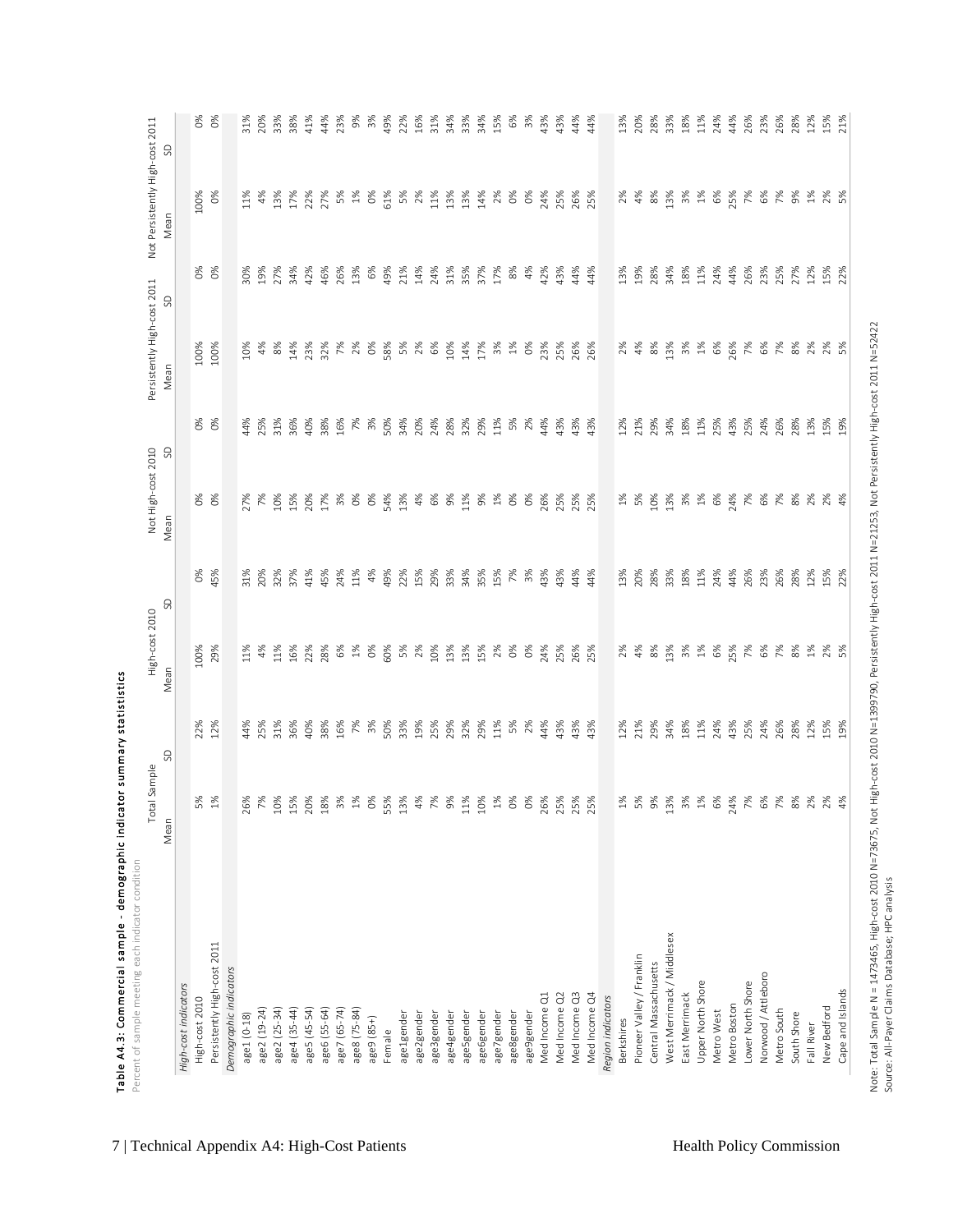| High-cost indicators<br>Persistent 2011<br>High-cost 2010 |       | Total Sample | High-cost 2010 |       | Not High-cost 2010 |     | Persistently High-cost 2011 |          | Not Persistently High-cost 2011 |          |
|-----------------------------------------------------------|-------|--------------|----------------|-------|--------------------|-----|-----------------------------|----------|---------------------------------|----------|
|                                                           | Mean  | S            | Mean           | SD    | Mean               | S   | Mean                        | S        | Mean                            | S        |
|                                                           |       |              |                |       |                    |     |                             |          |                                 |          |
|                                                           | 5%    | 22%          | 100%           | $O\%$ | $\delta$           | O%  | 100%                        | $\delta$ | 100%                            | $0\%$    |
|                                                           | $1\%$ | 12%          | 29%            | 45%   | ò <sub>s</sub>     | ്ട് | 100%                        | o%       | $\infty$                        | $\delta$ |
| Demographic indicators                                    |       |              |                |       |                    |     |                             |          |                                 |          |
| age1 (0-18)                                               | %o    | $1\%$        | ŏ              | 2%    | $\delta$           | ŏ   | $\delta$                    | 2%<br>6% | ŏ                               | $1\%$    |
| age2 (19-24)                                              | $O\%$ | 8%           | ဲလိ            | 5%    | 9%                 | 8%  | $\infty$                    |          | ò,                              | 5%       |
| age2 (25-34)                                              | 2%    | 14%          | 2%             | 13%   | 2%                 | 14% | 2%                          | 14%      | 2%                              | 12%      |
| age4 (35-44)                                              | 3%    | 18%          | 3%             | 17%   | 3%                 | 18% | 4%                          | 19%      | 3%                              | 16%      |
| age5 (45-54)                                              | 7%    | 25%          | $\frac{5}{6}$  | 26%   | 7%                 | 25% | 9%                          | 28%      | 7%                              | 25%      |
| age6 (55-64)                                              | $8%$  | 27%          | 10%            | 30%   | 7%                 | 26% | 13%                         | 34%      | 8%                              | 28%      |
| age7 (65-74)                                              | 37%   | 48%          | 25%            | 43%   | 37%                | 48% | 25%                         | 43%      | 25%                             | 43%      |
| age8 (75-84)                                              | 29%   | 45%          | 30%            | 46%   | 28%                | 45% | 29%                         | 45%      | 31%                             | 46%      |
| age9 (85+)                                                | 15%   | 36%          | 23%            | 42%   | 14%                | 35% | 18%                         | 39%      | 24%                             | 43%      |
| Female                                                    | 59%   | 49%          | 57%            | 50%   | 59%                | 49% | 54%                         | 50%      | 58%                             | 49%      |
| age1gender                                                | 0%    | $\delta$     | %              | $1\%$ | $\frac{6}{6}$      | Š   | 0%                          | $1\%$    | Š                               | $1\%$    |
| age2gender                                                | 0%    | 3%           | $\delta$       | $4%$  | $\delta$           | 3%  | $\delta$                    | 4%       | š                               | 3%       |
| age3gender                                                | $1\%$ | 10%          | $1\%$          | 9%    | $1\%$              | 10% | $1\%$                       | 10%      | $1\%$                           | 8%       |
| age4gender                                                | 2%    | 13%          | $1\%$          | 12%   | 2%                 | 13% | 2%                          | 13%      | $1\%$                           | 11%      |
| age5gender                                                | 3%    | 18%          | 3%             | 17%   | 3%                 | 18% | 4%                          | 19%      | $\frac{3\%}{6}$                 | 17%      |
| age6gender                                                | 4%    | 19%          | 5%             | 21%   | 4%                 | 19% | 6%                          | 24%      | 4%                              | 20%      |
| age7gender                                                | 19%   | 39%          | 12%            | 33%   | 20%                | 40% | 13%                         | 33%      | 12%                             | 33%      |
| age8gender                                                | 17%   | 38%          | 17%            | 37%   | 18%                | 38% | 15%                         | 36%      | 17%                             | 38%      |
| age9gender                                                | 12%   | 32%          | 18%            | 38%   | 12%                | 32% | 13%                         | 34%      | 19%                             | 40%      |
| Med Income Q1                                             | 25%   | 43%          | 24%            | 43%   | 25%                | 43% | 23%                         | 42%      | 24%                             | 43%      |
| Med Income Q2                                             | 25%   | 43%          | 25%            | 44%   | 25%                | 43% | 25%                         | 43%      | 26%                             | 44%      |
| Med Income Q3                                             | 25%   | 43%          | 24%            | 43%   | 25%                | 43% | 24%                         | 42%      | 24%                             | 43%      |
| Med Income Q4                                             | 25%   | 43%          | 27%            | 44%   | 24%                | 43% | 29%                         | 45%      | 25%                             | 44%      |
| Region indicators                                         |       |              |                |       |                    |     |                             |          |                                 |          |
| Berkshires                                                | 4%    | 19%          | $\frac{3}{6}$  | 18%   | 4%                 | 19% | 3%                          | 17%      | $\frac{5}{6}$                   | 18%      |
| Pioneer Valley / Franklin                                 | 11%   | 32%          | 9%             | 29%   | 12%                | 32% | 8%                          | 26%      | 10%                             | 30%      |
| Central Massachusetts                                     | 8%    | 27%          | 8%             | 28%   | 8%                 | 27% | 8%                          | 28%      | 8%                              | 28%      |
| West Merrimack / Middlesex                                | 9%    | 28%          | 9%             | 28%   | 9%                 | 28% | 9%                          | 28%      | ട്                              | 28%      |
| East Merrimack                                            | 4%    | 19%          | 4%             | 20%   | 4%                 | 19% | 4%                          | 20%      | 4%                              | 19%      |
| Upper North Shore                                         | $1\%$ | 10%          | $1\%$          | 11%   | $1\%$              | 10% | $1\%$                       | 10%      | $1\%$                           | 11%      |
| Metro West                                                | 4%    | 20%          | 4%             | 20%   | $4%$               | 20% | 4%                          | 20%      | 4%                              | 20%      |
| Metro Boston                                              | 20%   | 40%          | 23%            | 42%   | 19%                | 40% | 25%                         | 44%      | 22%                             | 41%      |
| Lower North Shore                                         | 7%    | 25%          | 6%             | 24%   | 7%                 | 25% | 6%                          | 23%      | 6%                              | 25%      |
| Norwood / Attleboro                                       | 5%    | 22%          | 5%             | 21%   | 5%                 | 22% | 5%                          | 21%      | 5%                              | 21%      |
| Metro South                                               | 6%    | 24%          | 7%             | 25%   | 6%                 | 24% | 7%                          | 26%      | 7%                              | 25%      |
| South Shore                                               | 7%    | 26%          | 7%             | 26%   | 7%                 | 25% | 7%                          | 26%      | 7%                              | 26%      |
| Fall River                                                | 3%    | 17%          | 3%             | 16%   | 3%                 | 17% | 3%                          | 17%      | 3%                              | 16%      |
| New Bedford                                               | 4%    | 20%          | 4%             | 19%   | 4%                 | 20% | 4%                          | 19%      | 4%                              | 19%      |
| Cape and Islands                                          | 8%    | 27%          | 7%             | 25%   | 8%                 | 27% | 6%                          | 23%      | $\frac{1}{2}$                   | 25%      |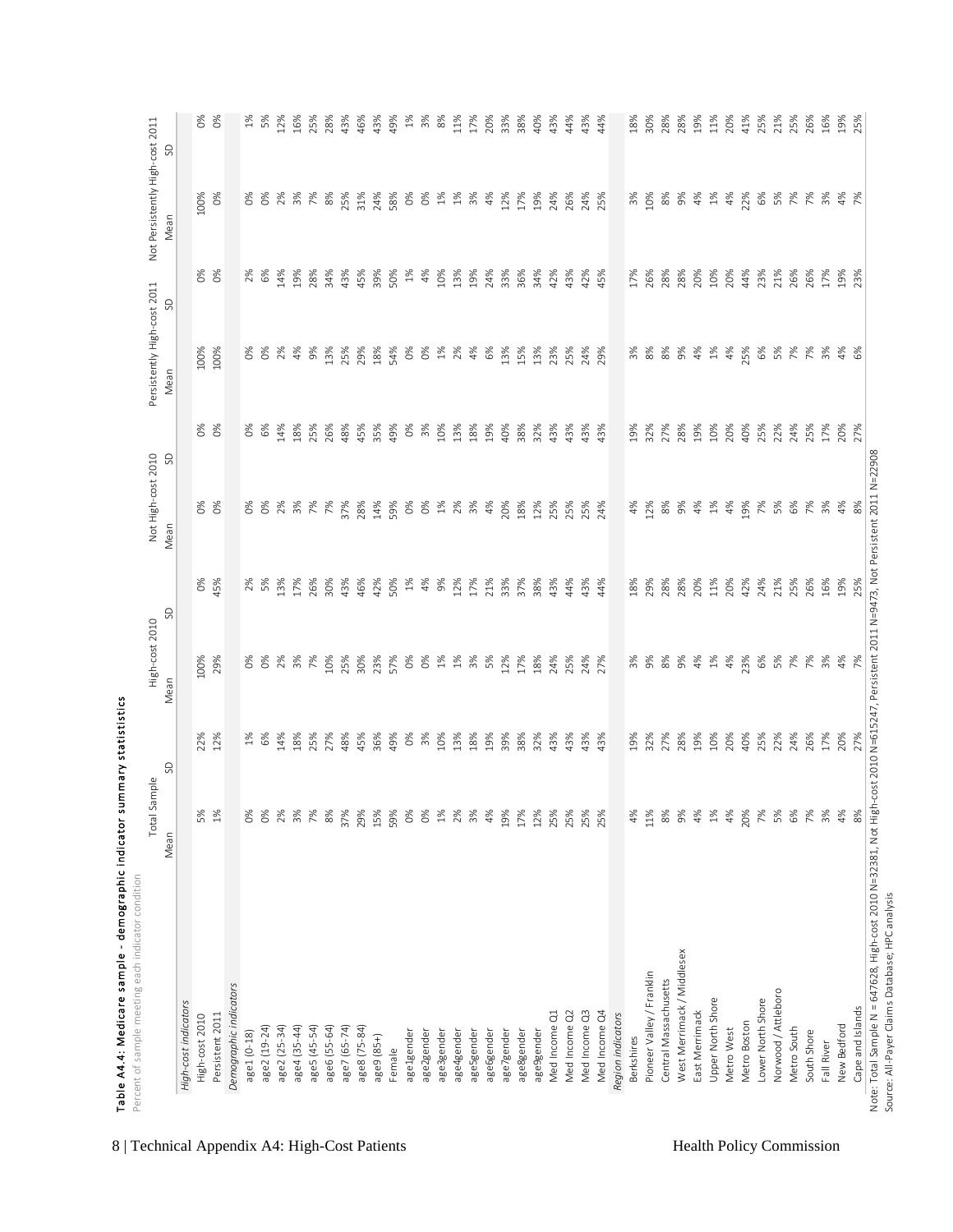|                                          | Sample<br>Total  |       | High-cost 2010 |     | Not High-cost 2010 |          | Persistently High-cost 2011 |      | Not Persistently High-cost 2011 |     |
|------------------------------------------|------------------|-------|----------------|-----|--------------------|----------|-----------------------------|------|---------------------------------|-----|
|                                          | Mean             | S     | Mean           | S   | S<br>Mean          |          | SD<br>Mean                  | Mean |                                 | SD  |
| Clinical condition indicators            |                  |       |                |     |                    |          |                             |      |                                 |     |
| Acute                                    | 83%              | 38%   | 35%            | 36% | 32%                | 38%      | 38%                         | 32%  | 34%                             | 37% |
| HIV/AIDS                                 | $\delta$         | 4%    | 0%             | 6%  | $\delta$           | 4%       | $1\%$                       | 7%   | $\delta$                        | 5%  |
| Arthritis                                | 10%              | 30%   | 28%            | 45% | 9%                 | 29%      | 32%                         | 47%  | 27%                             | 44% |
| Asthma                                   | 7%               | 26%   | 14%            | 34% | 7%                 | 25%      | 17%                         | 38%  | 12%                             | 33% |
| Child psychiatric disorders              | 4%               | 19%   | 3%             | 18% | 4%                 | 19%      | 4%                          | 20%  | 3%                              | 17% |
| Neoplastic blood diseases and leukemia   | $\frac{6}{3}$    | 7%    | 4%             | 18% | $\delta$           | 5%       | 7%                          | 26%  | 2%                              | 14% |
| Cardiology                               | 7%               | 25%   | 20%            | 40% | 6%                 | 24%      | 24%                         | 42%  | 18%                             | 38% |
| High-cost dermatology                    | $\frac{6}{3}$    | 2%    | 1%             | 10% | $\delta$           | $1\%$    | 2%                          | 14%  | $\delta$                        | 6%  |
| Diabetes                                 | 5%               | 22%   | 12%            | 33% | 5%                 | 21%      | 16%                         | 37%  | 10%                             | 31% |
| Endocrinology                            | 5%               | 22%   | 18%            | 38% | 4%                 | 20%      | 24%                         | 43%  | 16%                             | 36% |
| Ophthalmology                            | 23%              | 42%   | 28%            | 45% | 22%                | 42%      | 32%                         | 47%  | 27%                             | 44% |
| High-cost gastroenterology               | 3%               | 17%   | 15%            | 36% | 2%                 | 15%      | 21%                         | 41%  | 13%                             | 34% |
| High-cost cardiology                     | 2%               | 15%   | 13%            | 34% | 2%                 | 13%      | 17%                         | 37%  | 11%                             | 32% |
| Hematology                               | 3%               | 17%   | 10%            | 30% | 2%                 | 15%      | 12%                         | 33%  | 9%                              | 29% |
| Hepatology                               | 2%               | 13%   | 8%             | 27% | $1\%$              | 12%      | 10%                         | 30%  | 8%                              | 26% |
| MS & ALS                                 | $\delta^{\circ}$ | 5%    | $1\%$          | 11% | $\delta$           | 5%       | 2%                          | 15%  | $1\%$                           | 9%  |
| Hyperlipidemia                           | 10%              | 30%   | 12%            | 33% | 10%                | 30%      | 12%                         | 33%  | 12%                             | 33% |
| Hypertension                             | 14%              | 34%   | 25%            | 43% | 13%                | 34%      | 28%                         | 45%  | 24%                             | 43% |
| Infectious diseases                      | $\frac{6}{3}$    | 7%    | 4%             | 20% | $\delta$           | 5%       | 7%                          | 26%  | 3%                              | 16% |
| Malignant neoplasms (cancer)             | 3%               | 16%   | 14%            | 35% | 2%                 | 14%      | 22%                         | 41%  | 12%                             | 32% |
| Mental health                            | 7%               | 26%   | 15%            | 35% | 7%                 | 26%      | 17%                         | 38%  | 14%                             | 34% |
| Neo-natal conditions                     | 1%               | 10%   | 4%             | 20% | $1\%$              | 9%       | 3%                          | 16%  | 4%                              | 21% |
| Neurology                                | 6%               | 25%   | 21%            | 41% | 6%                 | 23%      | 27%                         | 45%  | 18%                             | 39% |
| OB-GYN                                   | 13%              | 34%   | 21%            | 41% | 13%                | 34%      | 20%                         | 40%  | 22%                             | 41% |
| Orthopedics                              | 13%              | 34%   | 24%            | 43% | 12%                | 33%      | 25%                         | 43%  | 24%                             | 43% |
| Pregnancy                                | 2%               | 14%   | 12%            | 33% | 1%                 | 12%      | 5%                          | 21%  | 15%                             | 36% |
| High-cost pulmonary                      | $\frac{6}{3}$    | 7%    | 5%             | 21% | $\delta$           | 5%       | $8%$                        | 27%  | 3%                              | 18% |
| Renal Failures                           | $1\%$            | 8%    | 5%             | 21% | $\delta$           | 6%       | 9%                          | 28%  | 3%                              | 17% |
| High-cost pharmacy                       | $\frac{6}{3}$    | 1%    | $\delta$       | 3%  | $\delta$           | $\delta$ | 0%                          | 5%   | $O\%$                           | 2%  |
| Mood disorders                           | 2%               | 14%   | 9%             | 28% | 2%                 | 13%      | 13%                         | 33%  | 7%                              | 26% |
| Substance Abuse                          | 3%               | 16%   | 8%             | 27% | 2%                 | 15%      | 11%                         | 31%  | 7%                              | 25% |
| Poisoning and toxic drug effects         | 2%               | 13%   | 6%             | 23% | 2%                 | 13%      | 8%                          | 27%  | 5%                              | 21% |
| Transplants                              | $\frac{6}{3}$    | $1\%$ | O <sup>8</sup> | 4%  | $\delta$           | $\delta$ | $0\%$                       | 5%   | $^{86}$                         | 3%  |
| Urology                                  | 2%               | 12%   | $\frac{5}{6}$  | 26% | $\frac{8}{1}$      | 11%      | 10%                         | 29%  | 6%                              | 25% |
| Clinical comorbidity indicators          |                  |       |                |     |                    |          |                             |      |                                 |     |
| Both Chronic and Behavioral Health       | $\frac{8}{6}$    | 26%   | 23%            | 42% | 7%<br>7%           | 25%      | 30%                         | 46%  | 20%                             | 40% |
| 2 Chronic without Behavioral Health      | 7%               | 26%   | 12%            | 33% |                    | 25%      | 12%                         | 33%  | 12%                             | 33% |
| 3 plus Chronic without Behavioral Health | $\frac{3}{6}$    | 16%   | 9%             | 29% | 2%                 | 15%      | 12%                         | 33%  | 8%                              | 27% |

Note: Total Sample N = 1473465, High-cost 2010 N=73675, Not High-cost 2010 N=1399790, Persistently High-cost 2011 N=21253, Not Persistently High-cost 2011 N=52422<br>Source: All-Payer Claims Database; HPC analysis Note: Total Sample N = 1473465, High-cost 2010 N=73675, Not High-cost 2010 N=1399790, Persistently High-cost 2011 N=21253, Not Persistently High-cost 2011 N=52422 Source: All-Payer Claims Database; HPC analysis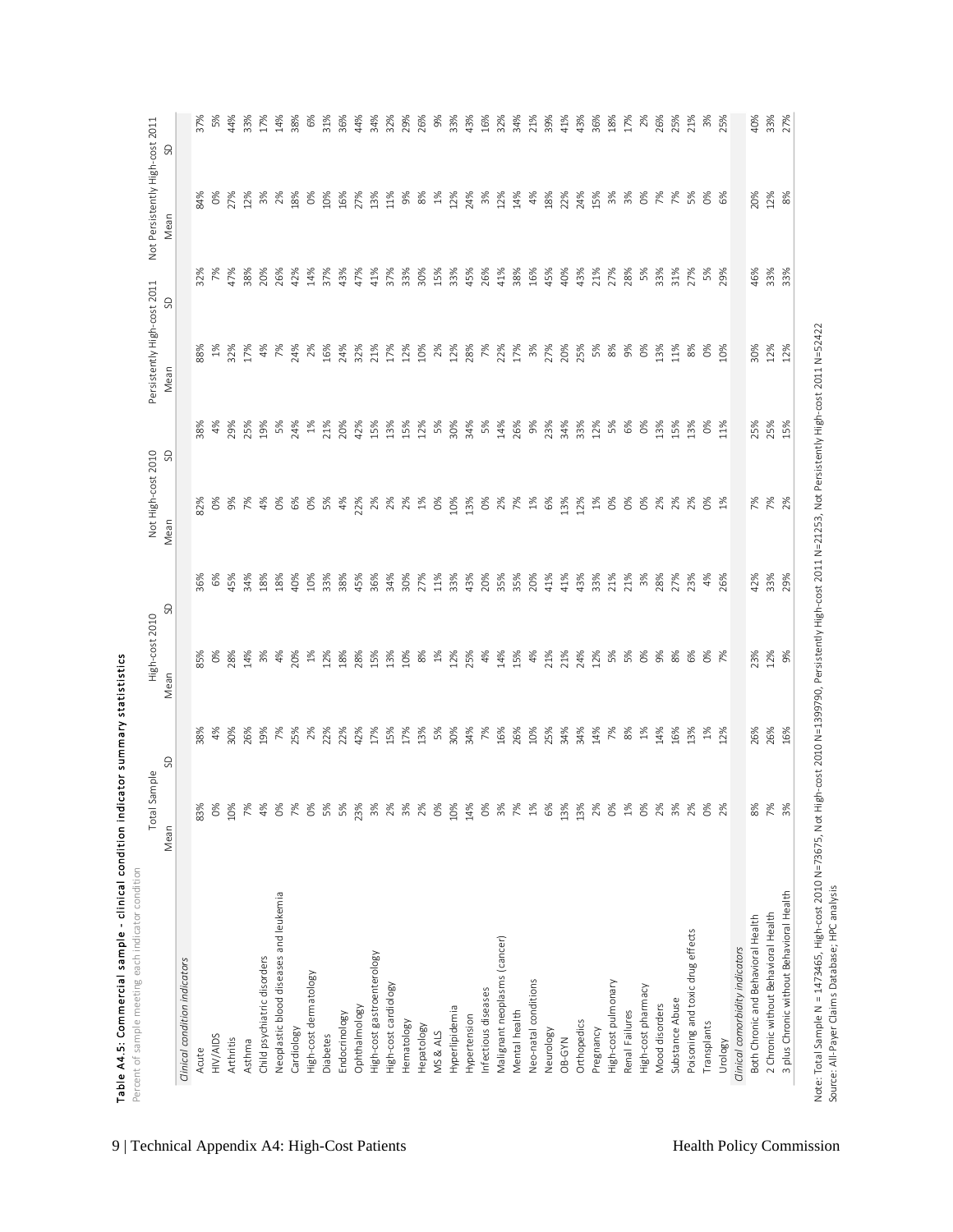| S<br>$1\%$<br>0%<br>2%<br>83%<br>28%<br>13%<br>21%<br>$1\%$<br>23%<br>12%<br>54%<br>Mean<br>Neoplastic blood diseases and leukemia<br>Child psychiatric disorders<br>Clinical condition indicators<br>High-cost dermatology<br>Ophthalmology<br>Endocrinology<br>Cardiology<br>Diabetes<br>HIV/AIDS<br>Arthritis<br>Asthma<br>Acute | 7%<br>45%<br>13%<br>38%<br>34%<br>$\frac{5}{6}$<br>41% | SD<br>Mean     | Mean          | S             |               | S             |          |     |
|-------------------------------------------------------------------------------------------------------------------------------------------------------------------------------------------------------------------------------------------------------------------------------------------------------------------------------------|--------------------------------------------------------|----------------|---------------|---------------|---------------|---------------|----------|-----|
|                                                                                                                                                                                                                                                                                                                                     |                                                        |                |               |               | Mean          |               | Mean     | S   |
|                                                                                                                                                                                                                                                                                                                                     |                                                        |                |               |               |               |               |          |     |
|                                                                                                                                                                                                                                                                                                                                     |                                                        | 25%<br>%EE     | 32%           | 38%           | 93%           | 25%           | 93%      | 25% |
|                                                                                                                                                                                                                                                                                                                                     |                                                        | 9%<br>$1\%$    | $\frac{5}{6}$ | ஜ             | $1\%$         | 11%           | $1\%$    | 8%  |
|                                                                                                                                                                                                                                                                                                                                     |                                                        | 49%<br>42%     | 27%           | 44%           | 41%           | 49%           | 43%      | 50% |
|                                                                                                                                                                                                                                                                                                                                     |                                                        | 44%<br>27%     | 13%           | 33%           | 32%           | 47%           | 25%      | 43% |
|                                                                                                                                                                                                                                                                                                                                     |                                                        | 7%<br>$\delta$ | %             | 癶             | $\frac{8}{3}$ | $\frac{5}{6}$ | $\delta$ | 7%  |
|                                                                                                                                                                                                                                                                                                                                     |                                                        | 25%<br>6%      | $1\%$         | 12%           | 8%            | 28%           | 6%       | 23% |
|                                                                                                                                                                                                                                                                                                                                     |                                                        | 49%<br>43%     | 20%           | 40%           | 44%           | 50%           | 42%      | 49% |
|                                                                                                                                                                                                                                                                                                                                     | 10%                                                    | 30%<br>10%     | S,            | 7%            | 14%           | 34%           | 8%       | 27% |
|                                                                                                                                                                                                                                                                                                                                     | 42%                                                    | 48%<br>38%     | 22%           | 42%           | 44%           | 50%           | 35%      | 48% |
|                                                                                                                                                                                                                                                                                                                                     | 33%                                                    | 50%<br>43%     | 11%           | 31%           | 50%           | 50%           | 41%      | 49% |
|                                                                                                                                                                                                                                                                                                                                     | 50%                                                    | 50%<br>49%     | 54%           | 50%           | 47%           | 50%           | 50%      | 50% |
| 8%<br>High-cost gastroenterology                                                                                                                                                                                                                                                                                                    | 27%                                                    | 46%<br>30%     | 7%            | 25%           | 34%           | 47%           | 29%      | 45% |
| 21%<br>High-cost cardiology                                                                                                                                                                                                                                                                                                         | 41%                                                    | 50%<br>57%     | 19%           | 39%           | 61%           | 49%           | 55%      | 50% |
| 9%<br>Hematology                                                                                                                                                                                                                                                                                                                    | 28%                                                    | 44%<br>26%     | 8%            | 27%           | 31%           | 46%           | 24%      | 43% |
| 4%<br>Hepatology                                                                                                                                                                                                                                                                                                                    | 20%                                                    | 33%<br>12%     | 4%            | 19%           | 15%           | 36%           | 11%      | 31% |
| $1\%$<br>MS & ALS                                                                                                                                                                                                                                                                                                                   | 8%                                                     | 12%<br>$1\%$   | $1\%$         | 8%            | 2%            | 14%           | $1\%$    | 11% |
| 24%<br>Hyperlipidemia                                                                                                                                                                                                                                                                                                               | 42%                                                    | 36%<br>15%     | 24%           | 43%           | 12%           | 33%           | 16%      | 37% |
| 45%<br>Hypertension                                                                                                                                                                                                                                                                                                                 | 50%                                                    | 47%<br>34%     | 45%           | 50%           | 30%           | 46%           | 35%      | 48% |
| 2%<br>Infectious diseases                                                                                                                                                                                                                                                                                                           | 15%                                                    | 39%<br>19%     | $\frac{5}{6}$ | 12%           | 25%           | 43%           | 17%      | 38% |
| 11%<br>Malignant neoplasms (cancer)                                                                                                                                                                                                                                                                                                 | 32%                                                    | 40%<br>20%     | 11%           | 31%           | 21%           | 41%           | 20%      | 40% |
| 14%<br>Mental health                                                                                                                                                                                                                                                                                                                | 35%                                                    | 47%<br>34%     | 13%           | 34%           | 34%           | 47%           | 34%      | 47% |
| 0%<br>Neo-natal conditions                                                                                                                                                                                                                                                                                                          | 5%                                                     | 7%<br>0%       | $\delta$      | 5%            | $O\%$         | 7%            | 0%       | 7%  |
| 21%<br>Neurology                                                                                                                                                                                                                                                                                                                    | 40%                                                    | 50%<br>53%     | 19%           | 39%           | 55%           | 50%           | 52%      | 50% |
| 9%<br>OB-GYN                                                                                                                                                                                                                                                                                                                        | 29%                                                    | 27%<br>8%      | 9%            | 29%           | 8%            | 27%           | 8%       | 27% |
| 14%<br>Orthopedics                                                                                                                                                                                                                                                                                                                  | 35%                                                    | 47%<br>34%     | 13%           | 34%           | 34%           | 48%           | 33%      | 47% |
| 0%<br>Pregnancy                                                                                                                                                                                                                                                                                                                     | 5%                                                     | 6%<br>0%       | $\delta$      | 5%            | $\infty$      | 6%            | O%       | 6%  |
| 4%<br>High-cost pulmonary                                                                                                                                                                                                                                                                                                           | 20%                                                    | 45%<br>28%     | 3%            | 17%           | 32%           | 47%           | 26%      | 44% |
| 8%<br>Renal Failures                                                                                                                                                                                                                                                                                                                | 26%                                                    | 48%<br>34%     | 6%            | 24%           | 47%           | 50%           | 29%      | 46% |
| $0\%$<br>High-cost pharmacy                                                                                                                                                                                                                                                                                                         | $1\%$                                                  | 3%<br>0%       | $\delta$      | $\frac{5}{6}$ | $\delta$      | 4%            | $\delta$ | 2%  |
| 9%<br>Mood disorders                                                                                                                                                                                                                                                                                                                | 28%                                                    | 44%<br>26%     | 8%            | 27%           | 29%           | 45%           | 25%      | 43% |
| 5%<br>Substance Abuse                                                                                                                                                                                                                                                                                                               | 22%                                                    | 31%<br>11%     | 5%            | 22%           | 13%           | 34%           | 10%      | 30% |
| 3%<br>Poisoning and toxic drug effects                                                                                                                                                                                                                                                                                              | 16%                                                    | 33%<br>12%     | 2%            | 14%           | 16%           | 37%           | 10%      | 31% |
| $\delta$<br>Transplants                                                                                                                                                                                                                                                                                                             | 2%                                                     | 8%<br>$1\%$    | $\delta$      | $\frac{8}{3}$ | $\delta$      | 6%            | $1\%$    | 8%  |
| 7%<br>Urology                                                                                                                                                                                                                                                                                                                       | 25%                                                    | 45%<br>28%     | 5%            | 23%           | 30%           | 46%           | 28%      | 45% |
| Clinical comorbidity indicators                                                                                                                                                                                                                                                                                                     |                                                        |                |               |               |               |               |          |     |
| 22%<br>Both Chronic and Behavioral Health                                                                                                                                                                                                                                                                                           | 42%                                                    | 50%<br>56%     | 20%           | 40%           | 57%           | 49%           | 55%      | 50% |
| 23%<br>2 Chronic without Behavioral Health                                                                                                                                                                                                                                                                                          | 42%                                                    | 32%<br>12%     | 23%           | 42%           | 10%           | 30%           | 13%      | 33% |
| 19%<br>3 plus Chronic without Behavioral Health                                                                                                                                                                                                                                                                                     | 39%                                                    | 42%<br>22%     | 19%           | 39%           | 25%           | 43%           | 21%      | 41% |

10 | Technical Appendix A4: High-Cost Patients Health Policy Commission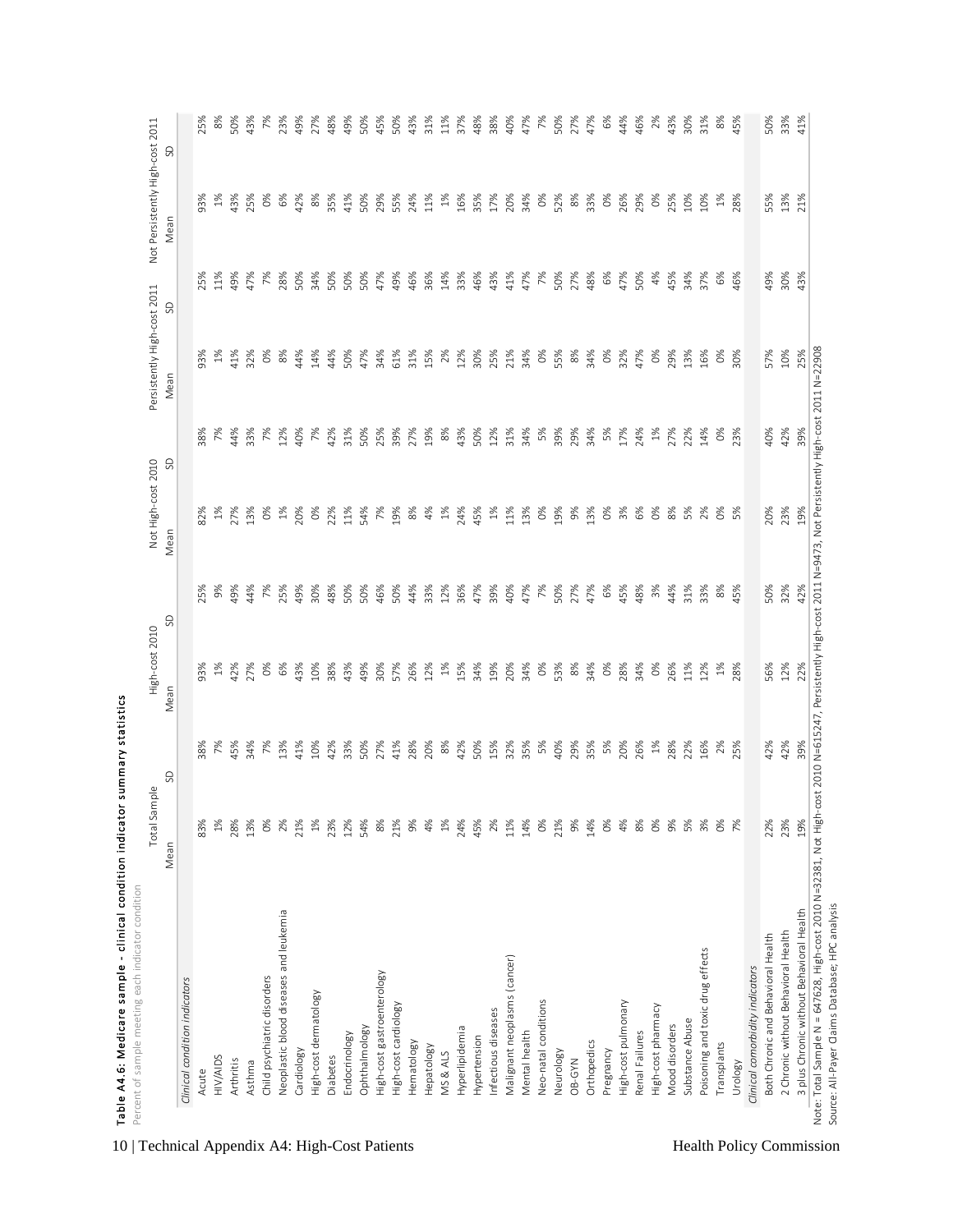|            | Table A4.7: Commercial sample - demographic indicator regression results |  |  |
|------------|--------------------------------------------------------------------------|--|--|
| Odds ratio |                                                                          |  |  |

Odds ratio

|                            | High-cost 2010 |          | Persistently High-cost 2011 |          |
|----------------------------|----------------|----------|-----------------------------|----------|
|                            | Odds ratio     | Std. Err | Odds ratio                  | Std. Err |
| Demographic indicators     |                |          |                             |          |
| age1 (0-18)                | $1.31$ **      | 0.05     | 1.11                        | 0.08     |
| age2 (19-24)               | $1.54$ **      | 0.07     | $1.20*$                     | 0.11     |
| age4 (35-44)               | 1.02           | 0.04     | 0.93                        | 0.07     |
| age5 (45-54)               | $1.23$ **      | 0.04     | 0.96                        | 0.07     |
| age6 (55-64)               | $1.26$ **      | 0.04     | 0.93                        | 0.07     |
| age7 (65-74)               | 0.95           | 0.04     | 0.99                        | 0.08     |
| age8 (75-84)               | $0.29$ **      | 0.02     | 1.19                        | 0.14     |
| age9 (85+)                 | $0.08$ **      | 0.02     | $1.86*$                     | 0.56     |
| age1gender                 | $0.81$ **      | 0.02     | 1.00                        | 0.05     |
| age2gender                 | $0.54$ **      | 0.02     | 0.90                        | 0.08     |
| age3gender                 | $1.14$ **      | 0.04     | $1.34$ **                   | 0.10     |
| age4gender                 | $1.37$ **      | 0.04     | $1.32$ **                   | 0.07     |
| age5gender                 | $0.91$ **      | 0.02     | 1.03                        | 0.04     |
| age6gender                 | $0.88$ **      | 0.02     | 1.04                        | 0.03     |
| age7gender                 | $0.89$ **      | 0.04     | 0.94                        | 0.06     |
| age8gender                 | 0.86           | 0.09     | 0.94                        | 0.14     |
| age9gender                 | 1.38           | 0.36     | 0.65                        | 0.25     |
| Med Income Q2              | $0.97*$        | 0.01     | 1.01                        | 0.03     |
| Med Income Q3              | $0.91$ **      | 0.01     | 1.00                        | 0.03     |
| Med Income Q4              | $0.85$ **      | 0.01     | 0.97                        | 0.03     |
| Region indicators          |                |          |                             |          |
| Berkshires                 | $1.64$ **      | 0.07     | 1.15                        | 0.09     |
| Central Massachusetts      | $1.08$ **      | 0.03     | $1.15$ **                   | 0.06     |
| West Merrimack / Middlesex | $1.15$ **      | 0.03     | $1.22$ **                   | 0.06     |
| East Merrimack             | $1.18$ **      | 0.04     | $1.22$ **                   | 0.08     |
| Upper North Shore          | 1.09           | 0.05     | 1.15                        | 0.11     |
| Metro West                 | $1.15$ **      | 0.03     | $1.15$ *                    | 0.07     |
| Metro Boston               | $1.32$ **      | 0.03     | $1.25$ **                   | 0.06     |
| Lower North Shore          | $1.38$ **      | 0.04     | $1.18$ **                   | 0.06     |
| Norwood / Attleboro        | $1.18$ **      | 0.04     | $1.20$ **                   | 0.07     |
| Metro South                | $1.12$ **      | 0.03     | 1.06                        | 0.06     |
| South Shore                | $1.21$ **      | 0.03     | 1.11                        | 0.06     |
| Fall River                 | 1.06           | 0.05     | $1.18$ *                    | 0.10     |
| New Bedford                | $1.10**$       | 0.04     | 1.13                        | 0.08     |
| Cape and Islands           | $1.57$ **      | 0.05     | $1.20$ **                   | 0.07     |

\* p ≤ 0.05

\*\* p ≤ 0.01

Note: High-cost N = 1473465, Persistently High-cost N=73675, pseudo R-squared = 0.31 for high-cost, 0.08 for persistence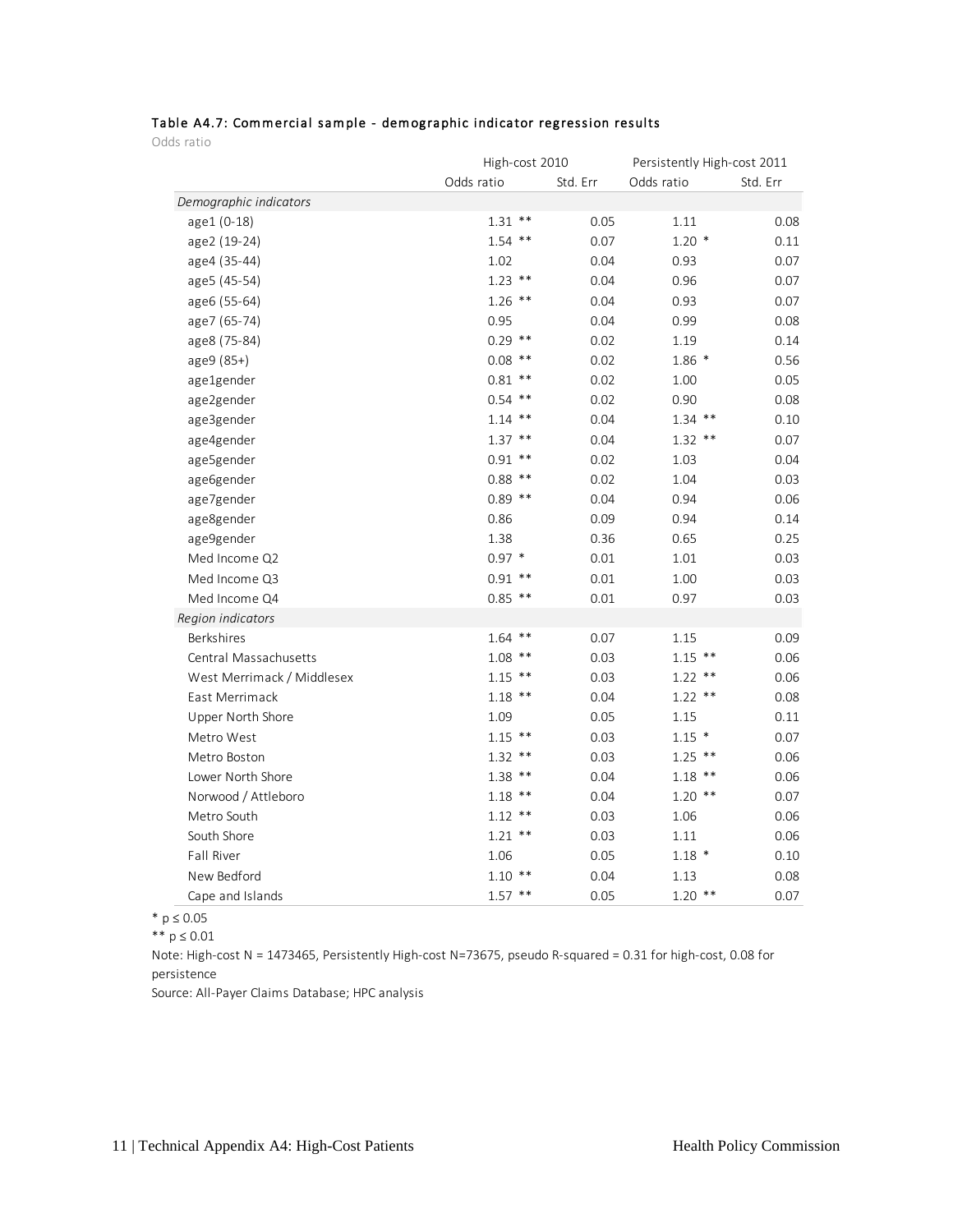#### Table A4.8: Medicare sample - demographic indicator regression results

Odds ratio

|                            | High-cost 2010 |          | Persistently High-cost 2011 |          |
|----------------------------|----------------|----------|-----------------------------|----------|
|                            | Odds ratio     | Std. Err | Odds ratio                  | Std. Err |
| Demographic indicators     |                |          |                             |          |
| age1 (0-18)                | $10.26$ **     | 7.38     | 0.88                        | 0.78     |
| age2 (19-24)               | 1.04           | 0.19     | 1.02                        | 0.33     |
| age4 (35-44)               | $0.62$ **      | 0.05     | 1.02                        | 0.15     |
| age5 (45-54)               | $0.59$ **      | 0.05     | 0.92                        | 0.12     |
| age6 (55-64)               | $0.56$ **      | 0.04     | 1.01                        | 0.13     |
| age7 (65-74)               | $0.60$ **      | 0.04     | $0.70$ **                   | 0.09     |
| age8 (75-84)               | $0.58$ **      | 0.04     | $0.70$ **                   | 0.09     |
| age9 (85+)                 | $0.54$ **      | 0.04     | $0.61$ **                   | 0.08     |
| age1gender                 | $0.06*$        | 0.08     | 1.23                        | 2.05     |
| age2gender                 | 1.15           | 0.30     | 1.27                        | 0.57     |
| age3gender                 | $0.65$ **      | 0.07     | 1.13                        | 0.21     |
| age4gender                 | $0.71$ **      | 0.05     | 0.99                        | 0.13     |
| age5gender                 | $0.72$ **      | 0.04     | 0.91                        | 0.08     |
| age6gender                 | $0.81$ **      | 0.04     | 0.96                        | 0.07     |
| age7gender                 | 0.96           | 0.03     | 1.07                        | 0.05     |
| age8gender                 | $1.06*$        | 0.03     | 0.92                        | 0.04     |
| age9gender                 | $1.22$ **      | 0.03     | $0.87$ **                   | 0.05     |
| Med Income Q2              | 1.02           | 0.02     | 0.99                        | 0.04     |
| Med Income Q3              | 0.99           | 0.02     | 1.03                        | 0.04     |
| Med Income Q4              | $1.05*$        | 0.02     | $1.11*$                     | 0.05     |
| Region indicators          |                |          |                             |          |
| Berkshires                 | $1.41$ **      | 0.06     | $1.22$ *                    | 0.10     |
| Central Massachusetts      | $1.29$ **      | 0.04     | $1.41$ **                   | 0.09     |
| West Merrimack / Middlesex | $1.26$ **      | 0.04     | $1.52$ **                   | 0.10     |
| East Merrimack             | $1.39$ **      | 0.06     | $1.52$ **                   | 0.12     |
| Upper North Shore          | $1.28$ **      | 0.09     | $1.51$ **                   | 0.20     |
| Metro West                 | $1.22$ **      | 0.05     | $1.56$ **                   | 0.12     |
| Metro Boston               | $1.54$ **      | 0.04     | $1.67$ **                   | 0.09     |
| Lower North Shore          | $1.20$ **      | 0.04     | $1.38$ **                   | 0.10     |
| Norwood / Attleboro        | $1.42$ **      | 0.06     | $1.62$ **                   | 0.12     |
| Metro South                | $1.51$ **      | 0.05     | $1.57$ **                   | 0.10     |
| South Shore                | $1.44$ **      | 0.05     | $1.53$ **                   | 0.10     |
| Fall River                 | $1.15$ **      | 0.06     | $1.47$ **                   | 0.13     |
| New Bedford                | $1.32$ **      | 0.06     | $1.43$ **                   | 0.11     |
| Cape and Islands           | $1.45$ **      | 0.05     | $1.46$ **                   | 0.10     |

\* p ≤ 0.05

\*\* p ≤ 0.01

Note: High-cost N = 647628, Persistently High-cost N=32381, pseudo R-squared = 0.40 for high-cost, 0.06 for persistence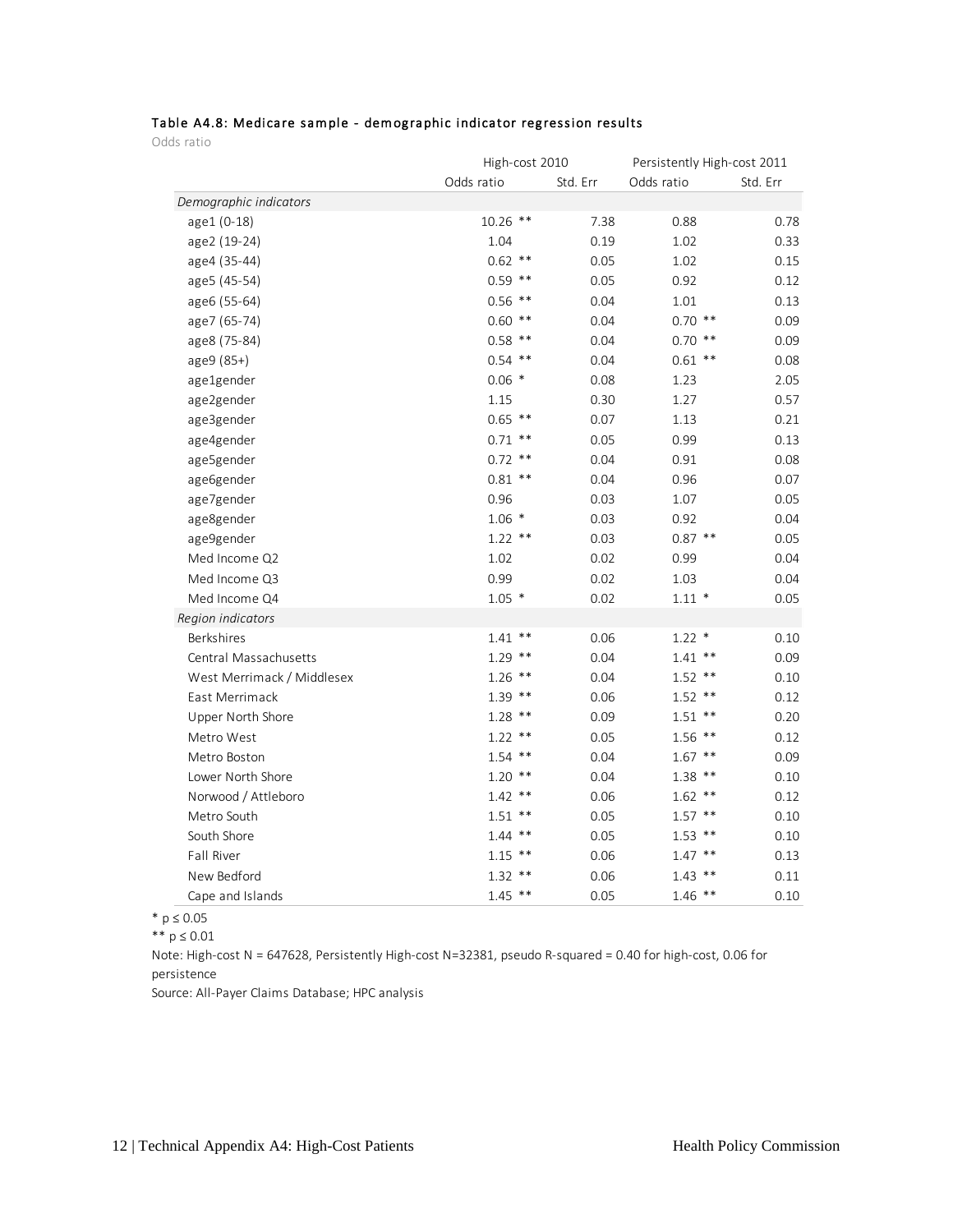#### Table A4.9: Commercial sample - clinical condition indicator regression results

Odds ratio

|                                          | High-cost 2010 |          | Persistently High-cost 2011 |          |
|------------------------------------------|----------------|----------|-----------------------------|----------|
|                                          | Odds ratio     | Std. Err | Odds ratio                  | Std. Err |
| Clinical condition indicators            |                |          |                             |          |
| Acute                                    | $1.25$ **      | 0.02     | $1.11$ **                   | 0.03     |
| HIV/AIDS                                 | $1.35$ **      | 0.11     | $1.40*$                     | 0.19     |
| Arthritis                                | $2.50$ **      | 0.03     | $1.18$ **                   | 0.03     |
| Asthma                                   | $1.60$ **      | 0.02     | $1.22$ **                   | 0.03     |
| Child psychiatric disorders              | $1.63$ **      | 0.04     | $1.39$ **                   | 0.07     |
| Neoplastic blood diseases and leukemia   | $8.84$ **      | 0.30     | $3.06$ **                   | 0.13     |
| Cardiology                               | $2.64$ **      | 0.03     | $1.13$ **                   | 0.02     |
| High-cost dermatology                    | $8.15$ **      | 0.86     | $2.49$ **                   | 0.22     |
| Diabetes                                 | $1.29$ **      | 0.02     | $1.20$ **                   | 0.04     |
| Endocrinology                            | $2.27$ **      | 0.03     | $1.21$ **                   | 0.03     |
| Ophthalmology                            | $1.07$ **      | 0.01     | $1.10**$                    | 0.02     |
| High-cost gastroenterology               | 4.90 **        | 0.07     | $1.47$ **                   | 0.03     |
| High-cost cardiology                     | $7.25$ **      | 0.14     | $1.26$ **                   | 0.04     |
| Hematology                               | $2.31$ **      | 0.04     | $1.13$ **                   | 0.03     |
| Hepatology                               | $3.44$ **      | 0.07     | 1.04                        | 0.03     |
| MS & ALS                                 | $4.04$ **      | 0.20     | $3.15$ **                   | 0.22     |
| Hyperlipidemia                           | $0.78$ **      | 0.01     | $0.79$ **                   | 0.02     |
| Hypertension                             | $1.76$ **      | 0.02     | 0.96                        | 0.02     |
| Infectious diseases                      | $4.43$ **      | 0.16     | $1.57$ **                   | 0.07     |
| Malignant neoplasms (cancer)             | $8.62$ **      | 0.14     | $2.22$ **                   | 0.05     |
| Mental health                            | $1.76$ **      | 0.03     | $1.22$ **                   | 0.03     |
| Neo-natal conditions                     | 4.98 **        | 0.14     | 1.01                        | 0.05     |
| Neurology                                | $2.38$ **      | 0.03     | $1.32$ **                   | 0.03     |
| OB-GYN                                   | $1.56$ **      | 0.02     | $1.06*$                     | 0.03     |
| Orthopedics                              | $2.04$ **      | 0.02     | 0.99                        | 0.02     |
| Pregnancy                                | 22.00 **       | 0.42     | $0.40*$                     | 0.02     |
| High cost pulmonary                      | $5.42$ **      | 0.19     | $1.32$ **                   | 0.05     |
| Renal Failures                           | $2.61$ **      | 0.08     | $1.80**$                    | 0.07     |
| High cost pharmacy                       | 28.82 **       | 9.93     | $2.62$ **                   | 0.64     |
| Mood disorders                           | $3.29$ **      | 0.07     | $1.37$ **                   | 0.04     |
| Substance Abuse                          | $1.89$ **      | 0.04     | $1.31$ **                   | 0.05     |
| Poisoning and toxic drug effects         | $2.57$ **      | 0.06     | $1.25$ **                   | 0.04     |
| Transplants                              | 66.16 **       | 22.65    | $1.54$ *                    | 0.32     |
| Urology                                  | $3.01$ **      | 0.06     | $1.11$ **                   | 0.04     |
| Clinical comorbidity indicators          |                |          |                             |          |
| Both Chronic and Behavioral Health       | $1.10**$       | 0.02     | $1.15$ **                   | 0.04     |
| 2 Chronic without Behavioral Health      | $1.14$ **      | 0.02     | $1.08*$                     | 0.04     |
| 3 plus Chronic without Behavioral Health | $1.21$ **      | 0.03     | $1.36$ **                   | 0.06     |

\* p ≤ 0.05

\*\* p ≤ 0.01

Note: High-cost N = 1473465, Persistently High-cost N=73675, pseudo R-squared = 0.31 for high-cost, 0.08 for persistence